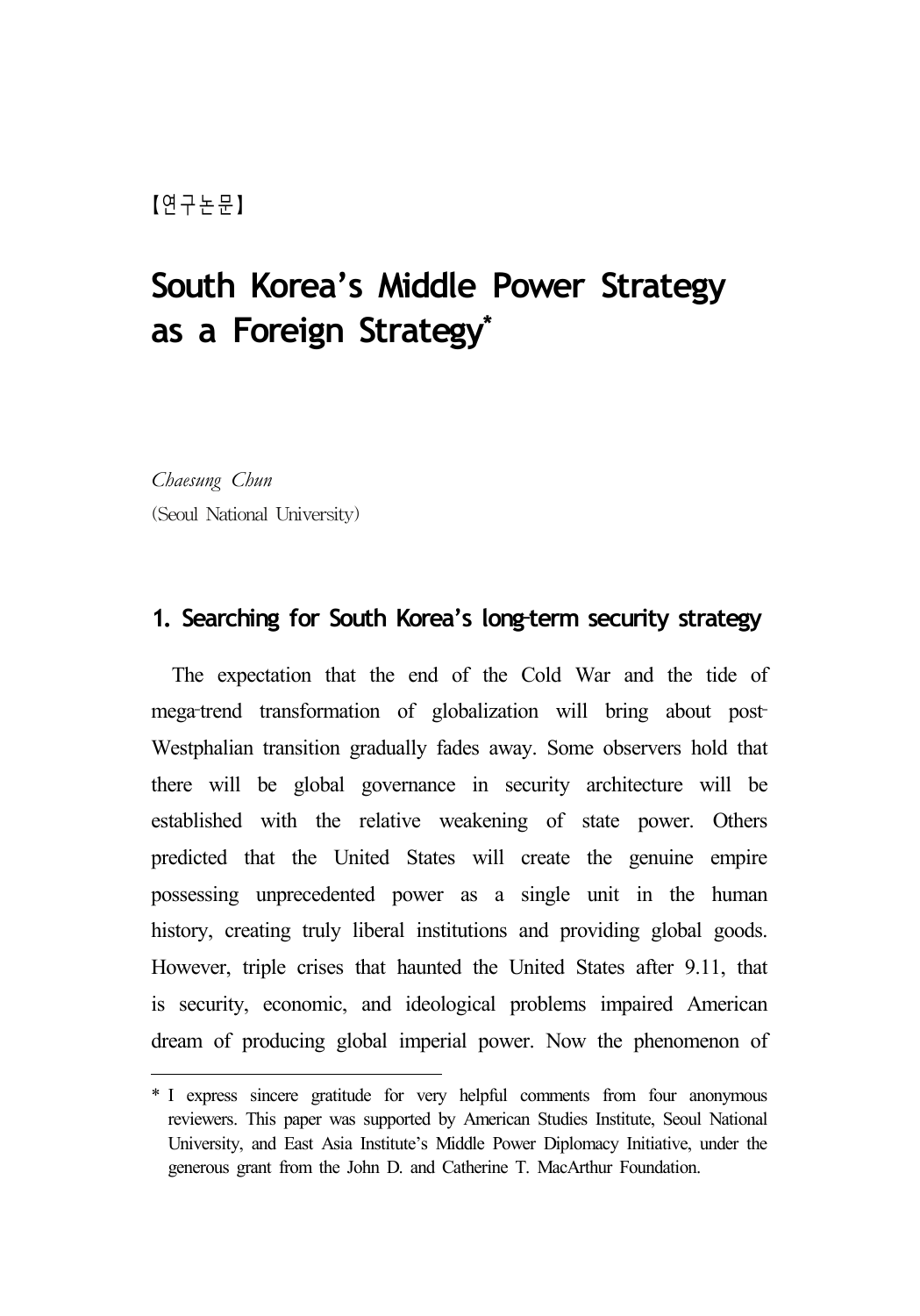"return of geopolitics" is witnessed in many regions, and traditional realist great power rivalry seems to dominate international order.1)

Northeast Asia, reflecting these global changes, still preserves its own characteristics. With the so-called American rebalancing strategy, retrenchment of American power is less felt, while rivalry between the United States and China increasingly define the nature of East Asian security order. Unlike other regions, especially Europe, geopolitics had never left the regional scene in security matters, and globalization or economic interdependence has not transformed the situation in which military competition has worsened even in the post ‐Cold War period. The combination of balancing strategy and the phenomenon of power transition defies the expectation that great power politics will make way for multilateral cooperation, but multilateral institutions are being reshaped to reflect great power politics. The rise of nationalism, composed of many different elements, haunts the region, further complicating security situation. Going through a series of hardships, nations in East Asia preserves a high level of suspicions and fears among themselves, which aggravates security dilemma.

On the other hand, global security environments are in great flux. One of the main reasons is the change in American grand strategy, which may be termed as retrenchment, causing from the relative decline of American power. It is true that there is a lively debate on the decline of American hegemony, but power vacuum takes places in many regions motivating many powers to take risks to accomplish

<sup>1)</sup> Walter Russell Mead, "The Return of Geopolitics: The Revenge of the Revisionist Powers," *Foreign Affairs* 93.3 (2014).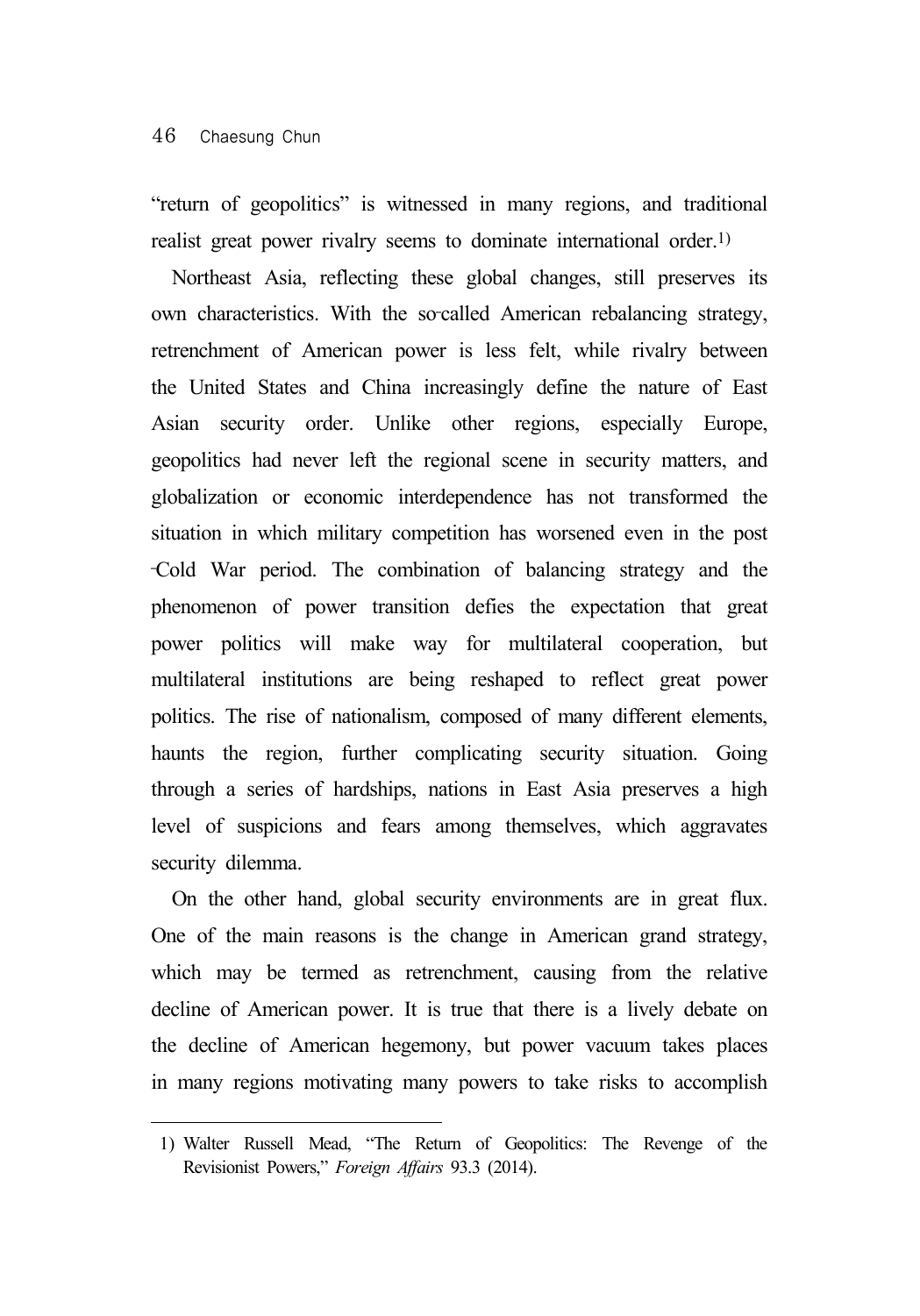regional ambitions. Rising tensions in Ukraine, the Middle East, and even in East Asia, shows that the hesitance of the United States to intervene with massive military power, specially ground forces, radically changes security landscape in these regions.

These changes provide South Korea with opportunities and difficulties. At the global level, South Korea with its increased national power and status, acts as one of the prominent middle powers. However, at the regional level, almost everytime geopolitics reinforces itself, the Korean Peninsula becomes the focus of serious great powers' rivalry and even military clashes. When uncertainty for the future with the changes in power distribution becomes more evident, developing South Korea's foreign strategy becomes highly urgent. South Korea's main purpose is to contribute to enhancing systemic stability and flexibility to absorb the impacts of great powers' rivalry and to pave the way for resilient adaptation to new security surroundings.2) Theoretically beyond options of foreign policy of balancing, bandwagoning, hiding, hedging, bonding, and transcending, South Korea should develop a future-oriented, and advanced regional policy which can solve the dilemma of conflicting bilateral great power policies.3)

<sup>2)</sup> In the history of modern international relations, the final outcome of power transition among great powers was general, hegemonic wars. However, if the international system is highly flexible and stable to guide the conflict based on dispute settlement mechanism, power transition happens in a peaceful and stable manner. Then, systemic flexibility increases when rising powers negotiate with established powers and try to lessen the level of dissatisfaction. Also the responses of established powers are important to solve the conflict of interests reflecting the demands of rising powers.

<sup>3)</sup> See Robert S. Ross, "Balance of Power Politics and the Rise of China: Accommodation and Balancing in East Asia," *Security Studies* 15.3 (2006): 355‐95.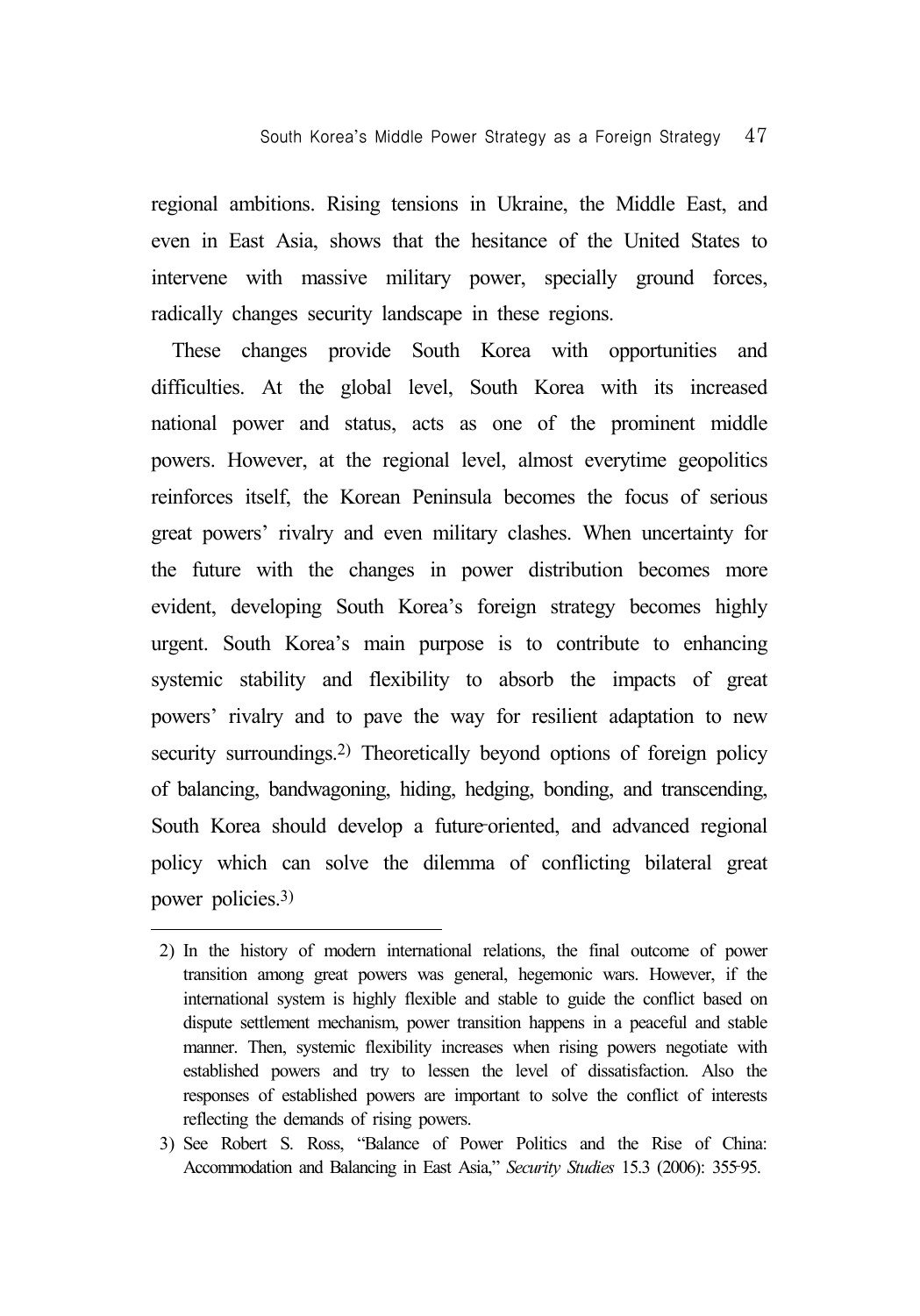#### 48 Chaesung Chun

South Korea has devised and elaborated the concept of middle power diplomacy for the past several years. In the area of security strategy, The following five elements have been discussed in the existing literature recently<sup>4</sup>): 1) to help great powers to lessen mutual strategic mistrust; 2) to find out and suggest issue-specific dispute settlement mechanism; 3) to develop multilateral institutions or to actively participate in and further existing institutions; 4) to preemptively import globally established norms to the region to set up the principle on which East Asians can solve the problems; 5) to make a cooperative network among like-minded middle powers to strengthen their positions vis-à-vis great powers. However in the  $21<sup>st</sup>$ century when the power shift between the United States and China becomes accelerated both at global and East Asian dimension, South Korea's middle power strategy needs to pursue the sixth element, which is  $6$ ) to be a co-architect in making and reforming regional security architecture. By striving for more cooperative regional security architecture in which middle powers such as South Korea

<sup>4)</sup> For the discussion of middle power foreign strategy of South Korea, see Sook Jong Lee, "South Korea as New Middle Power: Seeking Complex Diplomacy," *EAI Asian Security Initiative Working Paper* 25 (2012); Sangbae Kim, ed., *Weaving Webs and Building Hives: Transformation of World Politics in the Perspective of Network Theories* (Paju: Hanul Academy, 2011) (in Korean); Sangbae Kim, "Korea's Strategies for Network Diplomacy: A Perspective of Actor‐Network Theory," *National Strategy* 17.3 (2011): 5‐40. (in Korean); Woo‐ sang Kim, *Korea's National Strategy: Its Middle Power Diplomacy* (Seoul: Sechang Publisher, 2012) (in Korean); Min Gyo Koo, *Island Disputes and Maritime Regime Building in East Asia: Between a Rock and a Hard Place* (New York: Springer, 2009); Yul Sohn, ed., *East Asia from the Perspective of Attractive Power: Creating Regionness and Seoul Consensus* (Seoul: Chisikmadang, 2007) (in Korean); Yul Sohn and Mingyo Koo, "Securitizing Trade: The Case of KORUS FTA," *International Relations of the Asia-Pacific* 11.3 (2011): 433-60.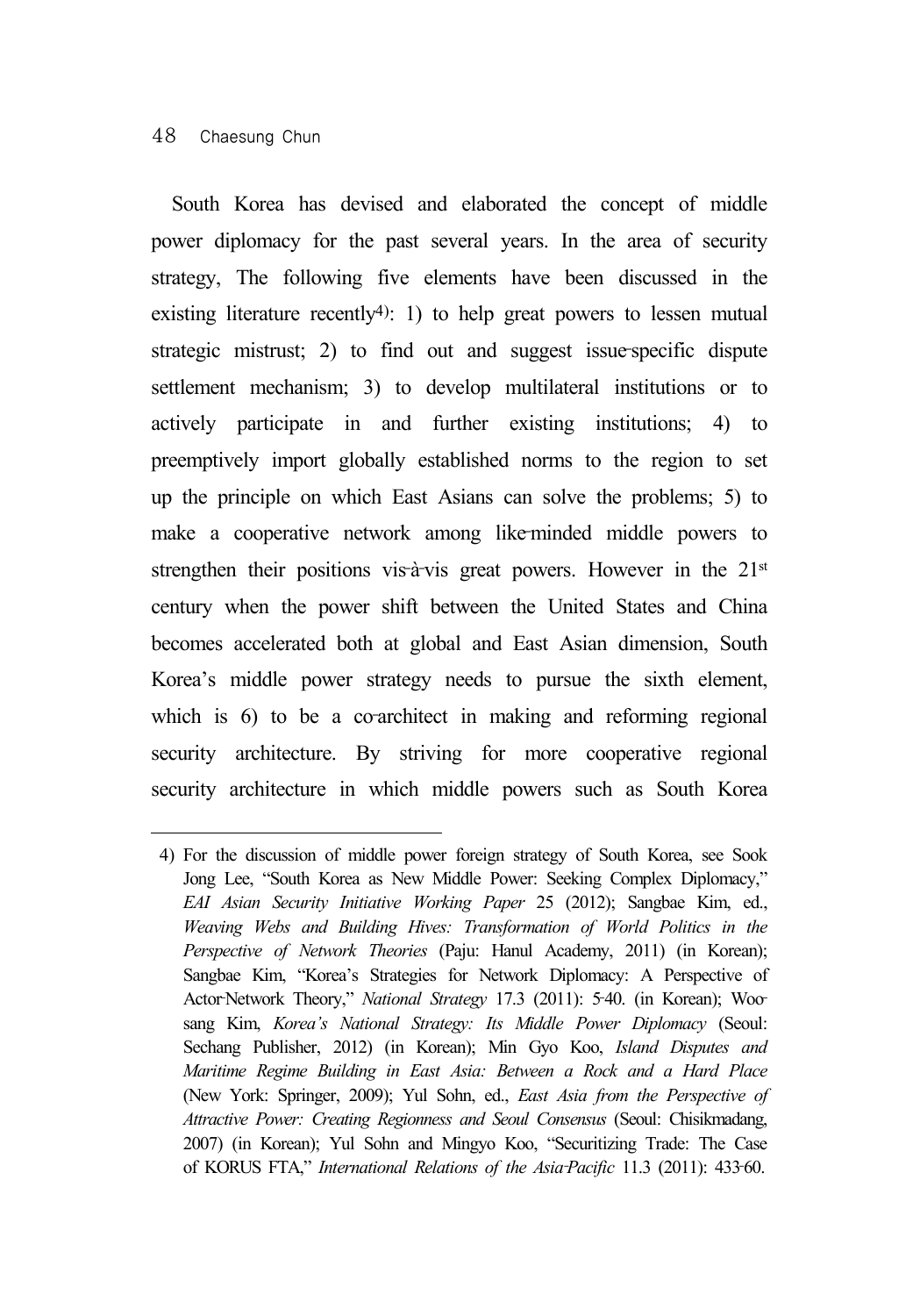retains an appropriate say, South Korea may be able to overcome the tragedy of great power politics. In what follows, this paper will elaborate this point with other existing roles of middle power in mind.

## **2. The Rise of South Korea as a middle power in the era of post**‐**American hegemony**

As the second term of Obama administration meets the mid-term election, we can expect a debate for American grand strategy for the next administration. Especially as the world is in the middle of hot clashes in many regions at the same time, American foreign strategy after eight years' democrats' leadership will draw a lot of attention. Debates occur on the following points: whether American power is on the decline; between retrenchment/off-shore balancing and deep global engagement, which way the United States should follow; which region(s) should receive most intensive attention; what level of military preparedness the United States should maintain to defend itself and its allies; what kind of defense strategy the United States should adopt to effectively lead the world; how the United States should deal with potential competitors such as China and Russia, and so on.

Some argues that the United States should adopt the strategy of retrenchment, where retrenchment is defined as "a policy of retracting grand strategic commitments in response to a decline in relative power." This strategy means "decreasing the overall costs of foreign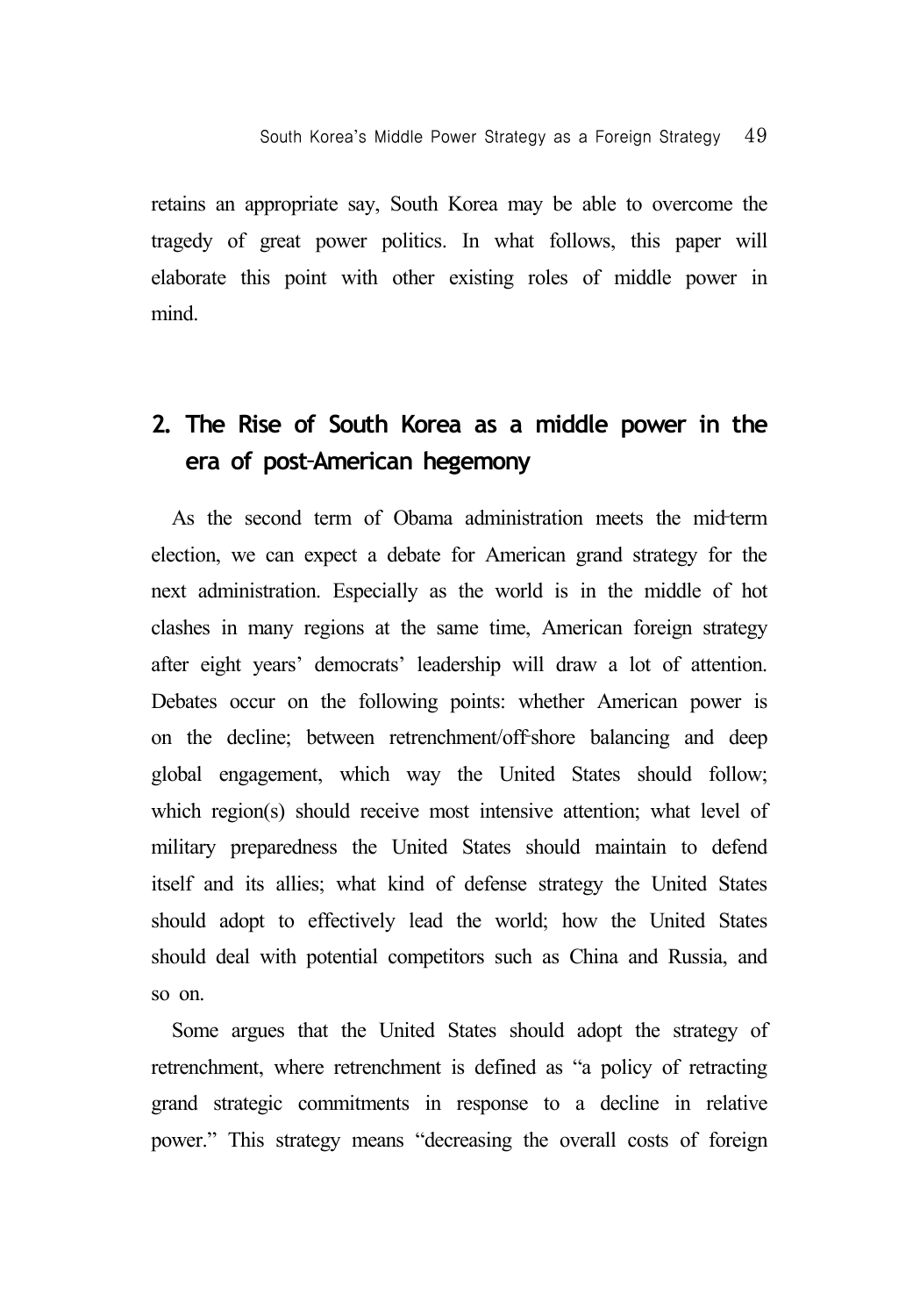policy by redistributing resources away from peripheral commitments and toward core commitments." More concretely, "declining great powers select from a wide menu of policy options, but these options may be categorized as economizing expenditures, reducing risks, and shifting burdens." Then, all the resources should be reallocated to only core interests renouncing peripheral commitments at the same time.5) Republicans, at the times of stringency, have adopted this position, which may happen in the next Presidential election.6)

Others argue that the costs of deep engagement cannot outweigh the merits and benefits of continued American leadership. Advocates of retrenchment overstate budgetary cost, the systemic costs of hegemonic leadership, and the distortion of U.S. interests, while underestimating benefits of deep engagement. Then, "the fundamental choice to retain a grand strategy of deep engagement after the Cold War is just what the preponderance of international relations scholarship would expect a rational, self-interested, leading power in the United States' position to do."7)

American response at this time under Obama administration is an

<sup>5)</sup> Paul K. MacDonald, and Joseph M. Parent, "Graceful Decline?: The Surprising Success of Great Power Retrenchment," *International Security* 35.4 (2011): 7–44; Steven E. Lobell, "The Grand Strategy of Hegemonic Decline: Dilemmas of Strategy and Finance," *Security Studies* 10.1 (2000): 86‐111.

<sup>6)</sup> See also Christopher Layne, "The Unipolar Illusion: Why New Great Powers Will Rise," *International Security* 17.4 (1993): 5‐51; Christopher Layne, "The Unipolar Illusion Revisited: The Coming End of the United States' Unipolar Moment," *International Security* 31.2 (2006): 7‐41; Christopher Layne, "The Unipolar Exit: Beyond the Pax Americana," *Cambridge Review of International Affairs* 24.2 (2011).

<sup>7)</sup> Stephen G. Brooks, G. John Ikenberry, and William C. Wohlforth, "Don't Come Home, America: The Case against Retrenchment," *International Security* 37.3 (2012): 51.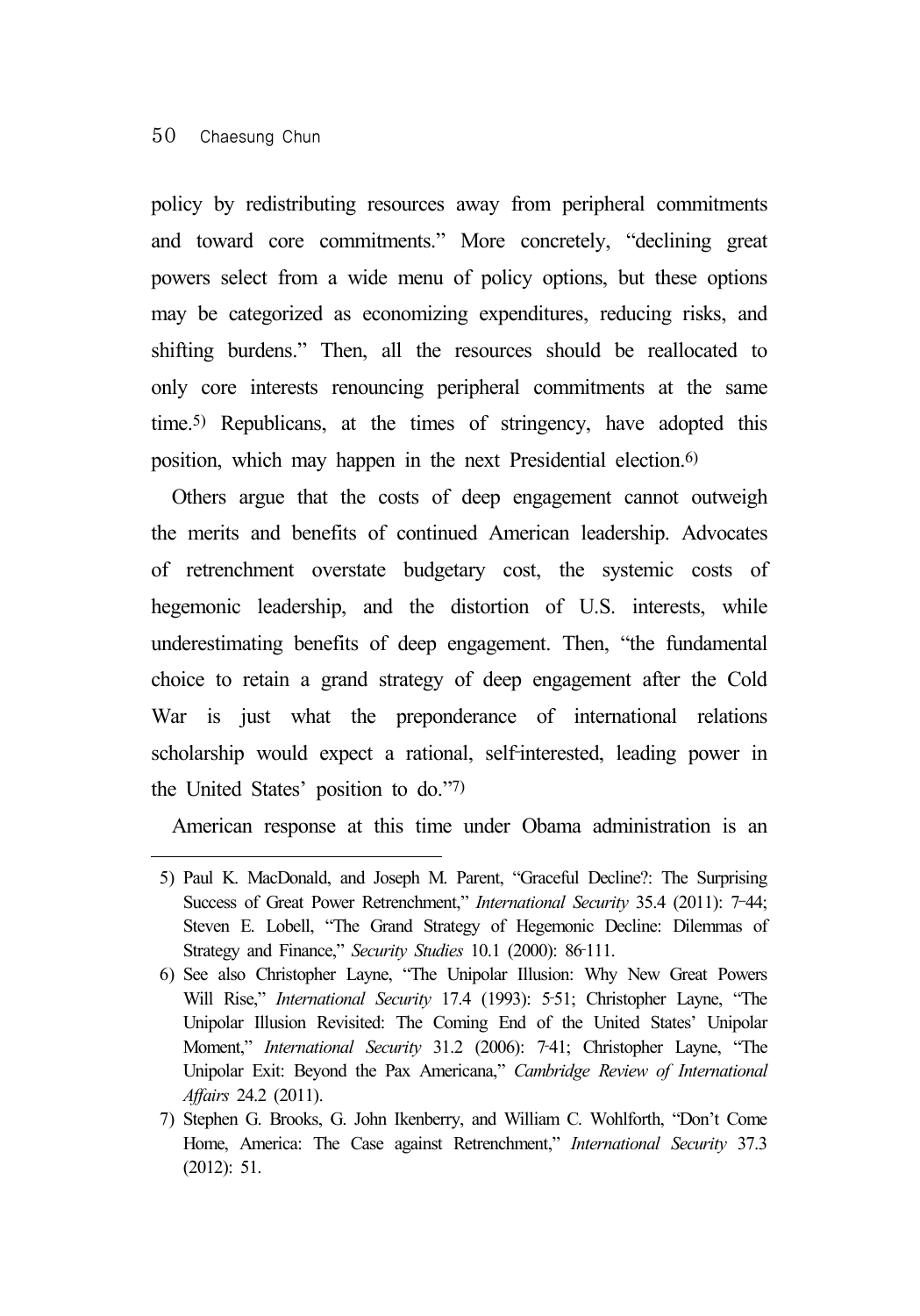emphasis on international collective action: "The starting point for that collective action will be our engagement with other countries. The cornerstone of this engagement is the relationship between the United States and our close friends and allies in Europe, Asia, the Americas, and the Middle East—ties which are rooted in shared interests and shared values, and which serve our mutual security and the broader security and prosperity of the world."8) As the global problems get more complex than in the 20<sup>th</sup> century, collective action is inevitable, and the United States holds that "The United Nations, NATO and our Asian alliances were all built on the foundation of American strength and American values. American leadership established the Bretton Woods system and supported open markets."9)

In this vein, the United States defines most significant security purposes as follows: Counterterrorism and Irregular Warfare; Deter and Defeat Aggression; Project Power Despite Anti‐Access/Area Denial Challenges; Counter Weapons of Mass Destruction; Operate Effectively in Cyberspace; Operate Effectively in Space; Maintain a Safe, Secure, and Effective Nuclear Deterrent; Defend the Homeland and Provide Support to Civil Authorities; Provide a Stabilizing Presence; Conduct Stability and Counterinsurgency Operations; Conduct Humanitarian, Disaster Relief, and Other.10)

South Korea, as the most robust ally of the United States, has

<sup>8)</sup> United States, The White House, *Sustaining US Global Leadership: Priorities for 21st Century Defense* (Washington, DC: GPO, 2012).

<sup>9)</sup> Susan E. Rice, "The Strength of American Leadership, the Power of Collective Action," Center for a New American Security Annual Conference, Washington, DC, June 11, 2014, Address.

<sup>10)</sup> United States, The White House, *Sustaining US Global Leadership: Priorities for 21st Century Defense* (Washington, DC: GPO, 2012).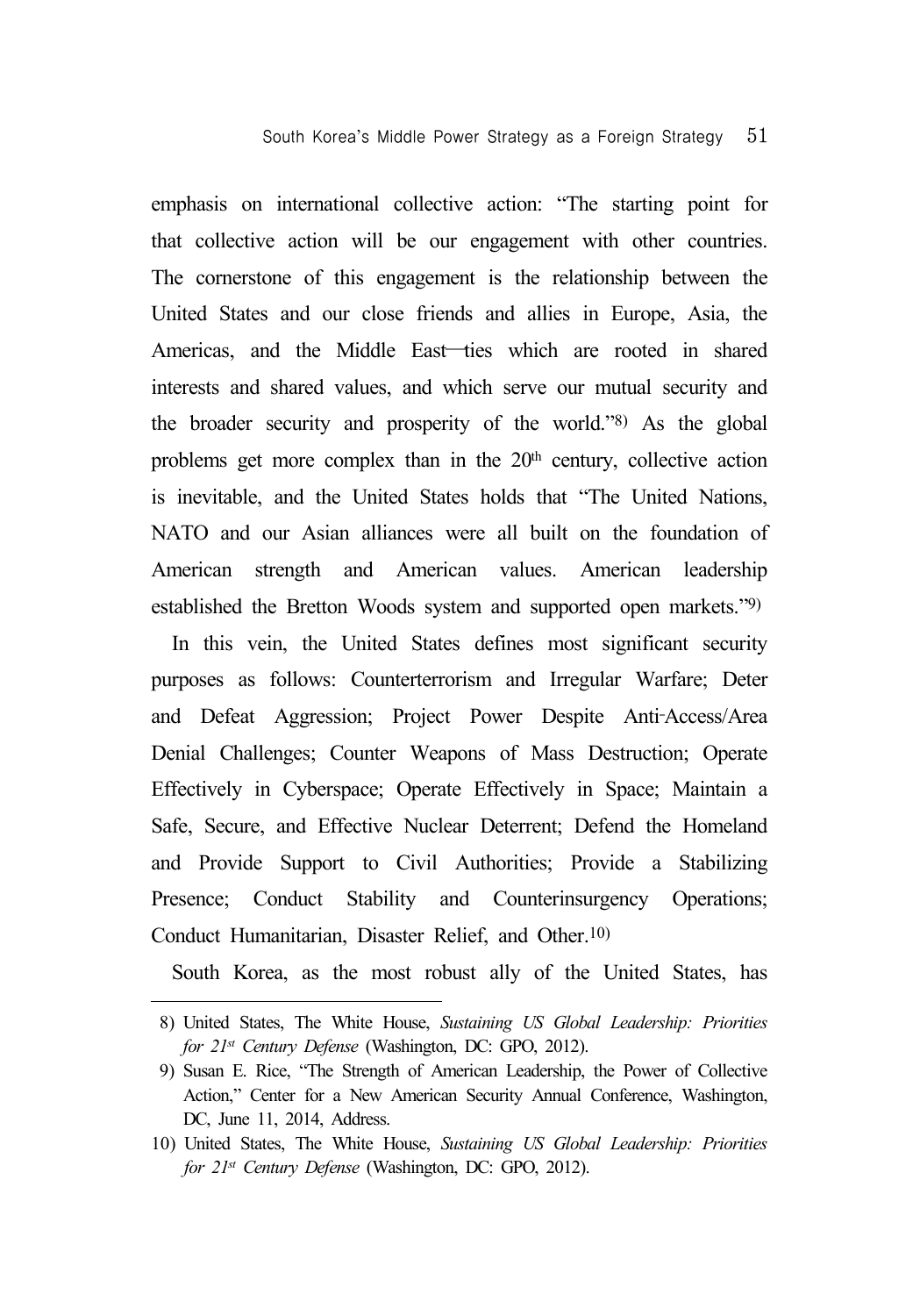contributed to the provision of global goods such as hosting global conferences(G20, Nuclear Summit Meeting, etc.), dispatching troops to Iraq and Afghanistan, sending PKO troops to many places in dispute, and contributing to non-proliferation efforts in many cases. The challenge ahead, however, is that as American unipolarity faces many difficulties, South Korea needs to develop new agendas for "going global" under the framework of the ROK-US alliance,<sup>11)</sup> and to act as an independent middle power trying to realize universal norms in security affairs. Sometimes American initiative in dealing with security matters such as Iranian nuclear problems, and Russian annexation of Crimea, is not exactly in line with South Korean national interests. South Korea has maintained close economic relationship with Iran, and Russia is an indispensable economic and security partner in Northeast Asia.

The solution is to confirm South Korean's values in dealing with global matters and take concerted action with like-minded partners. The United States may be a natural partner sharing common values such as democracy, market economy, and human rights, but partnership is not confined in alliance partnership. South Korea's active participation in major international institutions, and middle power initiative will place South Korea in the right place. It is true that South Korea has effective security resources such as well-trained military, long-preserved experiences in real combats and PKO operations, and good reputation as a rapidly democratized and

<sup>11)</sup> See, for example, Kurt M. Campbell *et al., Going Global: The Future of the U.S.*‐*South Korea Alliance* (Washington, DC: Center for a New American Security, 2009).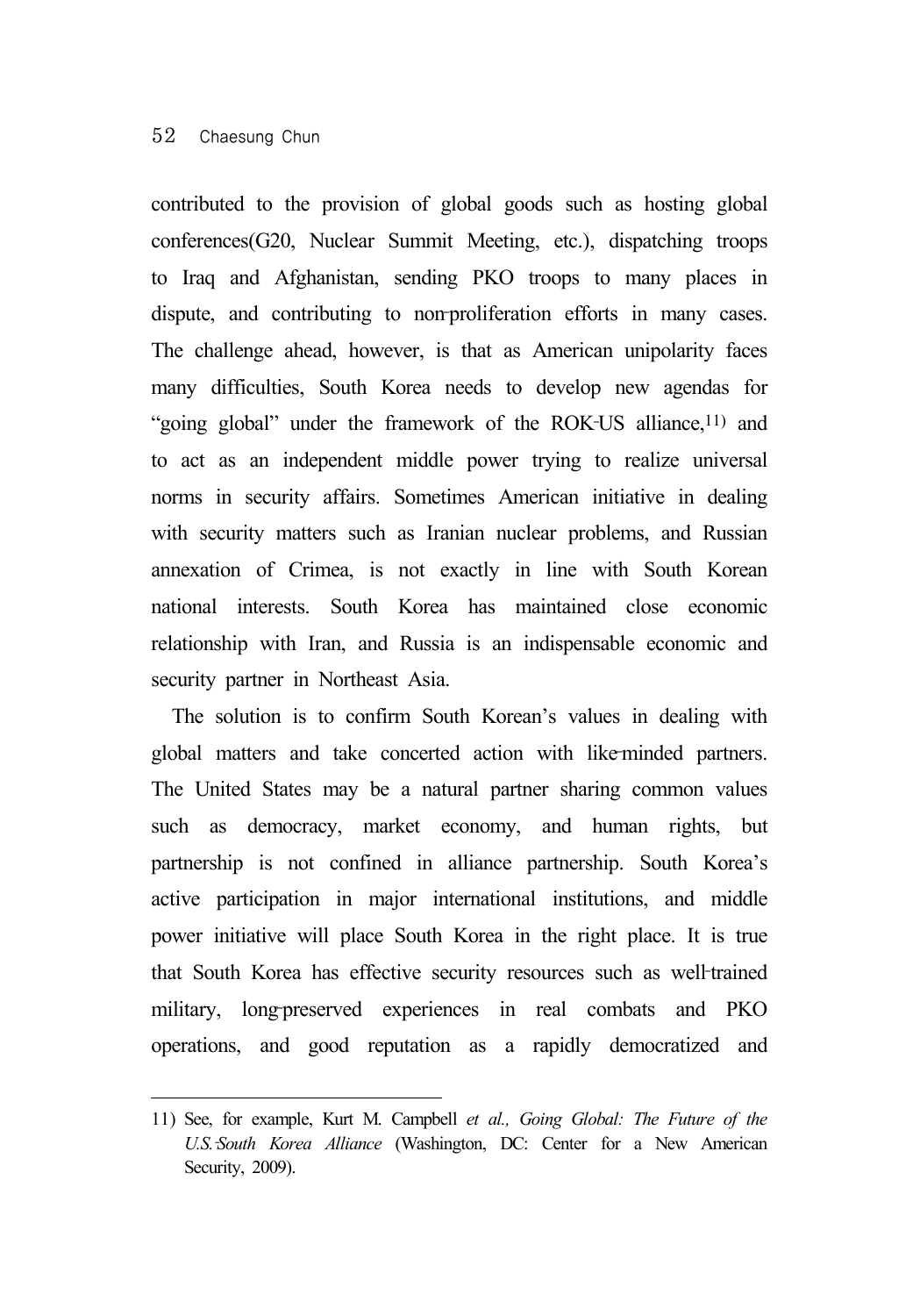economically developed middle power.

For this global role, there should be a consensus in South Korea that active participation in global affairs will enhance South Korea's national interests in the long term. At first, middle power diplomacy may not seen so beneficial, but growing reputations and evaluation will ultimately benefit South Korean interests. Also South Korea's reputation as a global normative power will give South Korea a good status in dealing with great power politics in East Asia. As long as South Korea is known as a country to take care of collective interests, great powers will be constrained in disregarding South Korea's role.

# **3. Transitions in Northeast Asian International Relations and South Korea's middle power role**

**(1) Transition in Power Transition in Northeast Asia in the 21st century**

One of the most significant elements that define the current and the future security architecture of Northeast Asia is power transition. Looking back on the history of power transition in the modern international system from the 16<sup>th</sup> century, every transition has been defined by bloody great power rivalries with middle powers impotent in influencing on this transitional process. Currently, the rapid rise of China makes more plausible the prediction that the power gap between the United States and China will be narrower, and that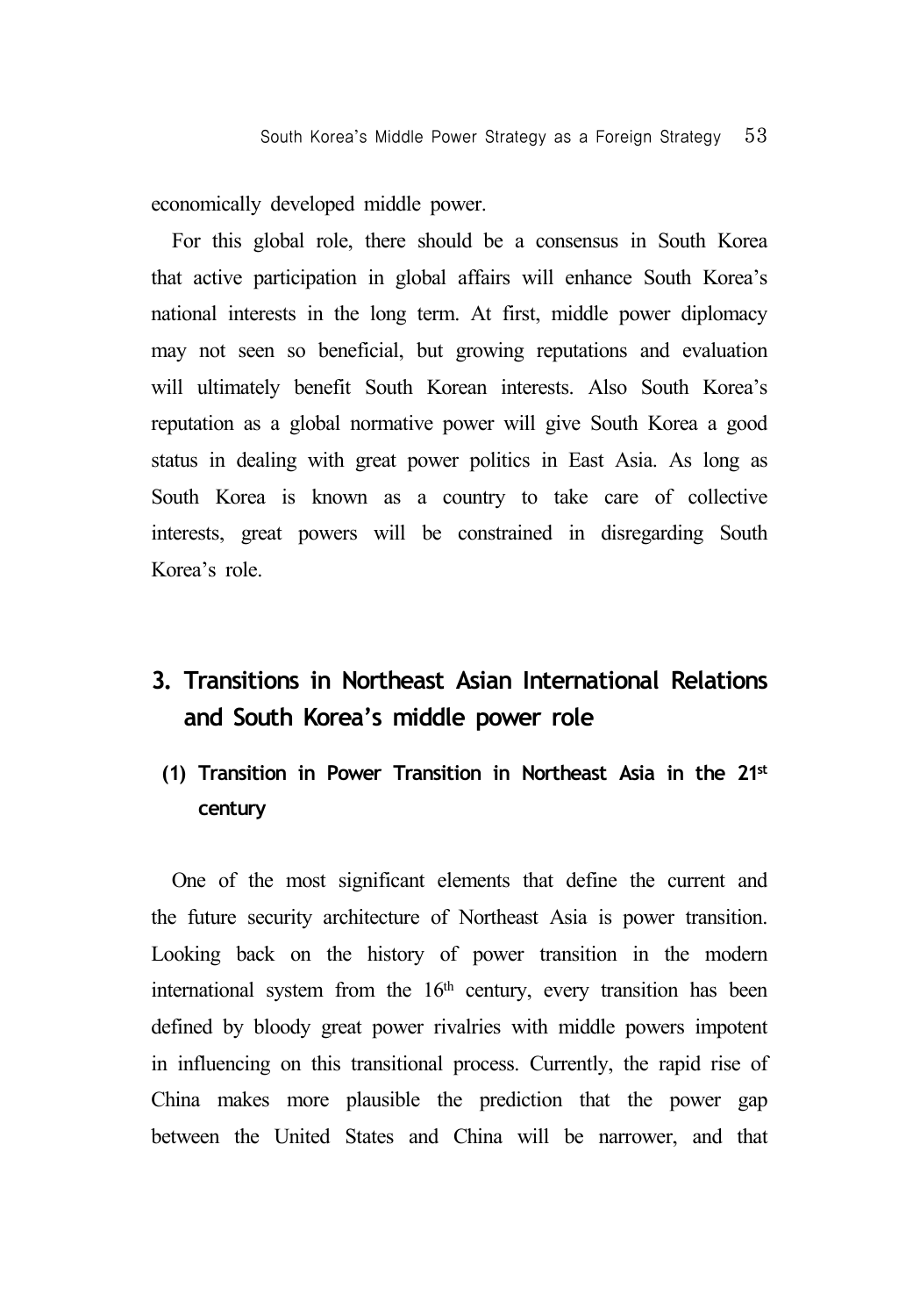#### 54 Chaesung Chun

ultimately China may surpass American power at least in this region. How power transition in international politics will happen, however, will be shaped by the nature of change of international politics itsel f.12) This will give light on the analysis of how middle powers may retain some capacity to affect the process of great powers' rivalry and the process of post‐shift order building.

The current power transition between the United States and China, contrary to typical power transition theories, is different from the past ones, such as two World Wars in the  $20<sup>th</sup>$  century. In a narrower sense, China is rising under very different environments from the  $20<sup>th</sup>$ century. In a broader sense, we witness the transformation of global and regional international politics from the ground. There are several particular points in current power transition in Northeast Asia, which may be indicative of possible peaceful process of transition.

First, reflecting the late modern features, it is the phenomenon of power transition under unipolarity. Rising powers should adapt themselves for a certain period of time to the structural frameworks made by the current hegemon. For example, China to further its rise, needs to conform to security, political, and socioeconomic framework made by the US for the time being. The need to rise under unipolarity might have the effect of orienting the rising power in line with the existing structural framework, lessening the degree of dissatisfaction of rising powers. This possibility is optimistic in that it increases the chance of regional, peaceful power transition. However

<sup>12)</sup> Randall L. Schweller and Xiaoyu Pu, "After Unipolarity: China's Visions of International Order in an Era of U.S. Decline," *International Security* 36.1 (2011): 41–72.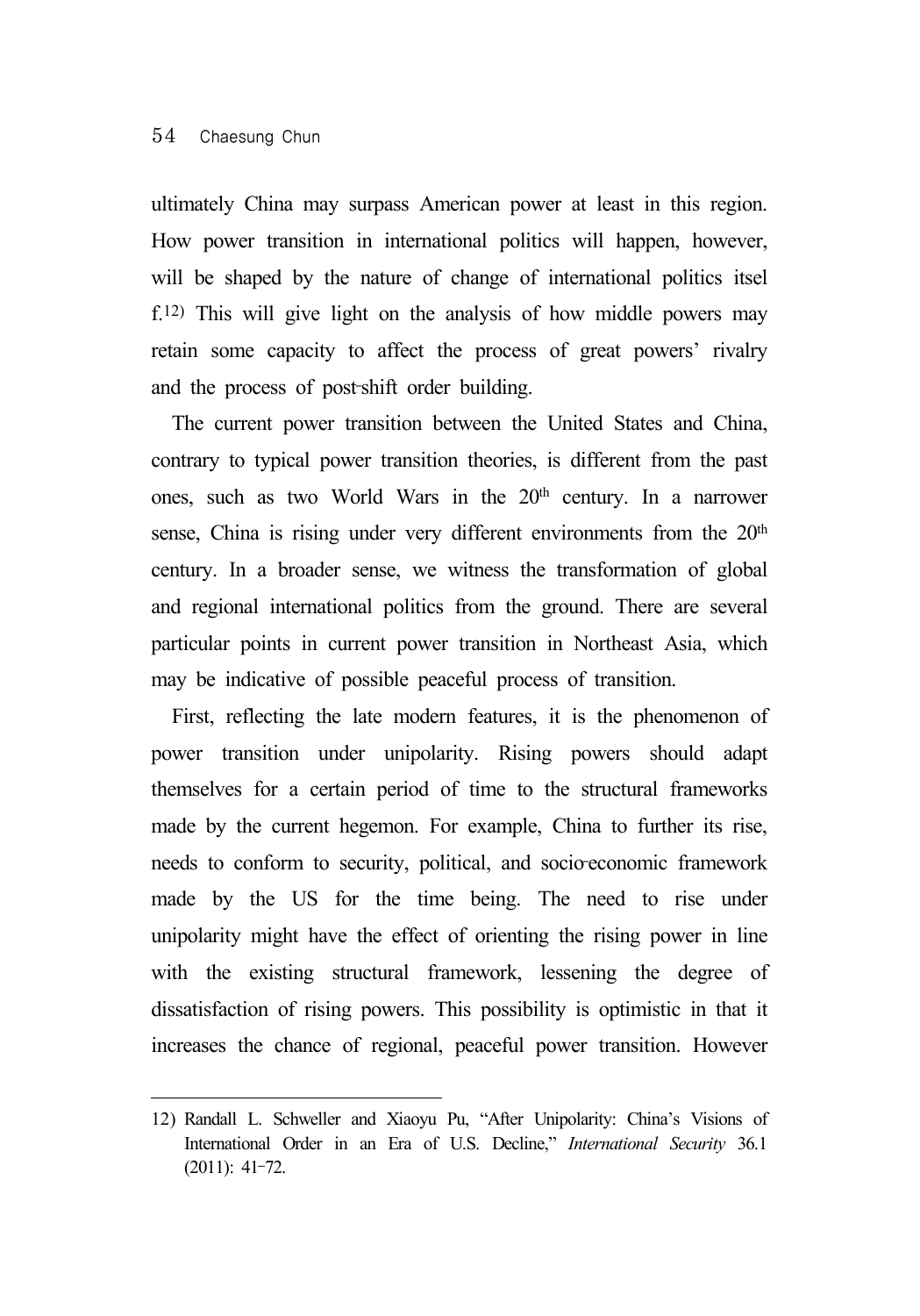there are still lingering doubts for the possible cooperation between Washington and Beijing as experienced in many issues in 2010 such as the arms sales to Taiwan, military drills in the Yellow Sea, and the debated regarding the South China Sea. If unprepared for the any possible controversial issues, these soon degenerate into the problems aggravating the security dilemma between the existing hegemon and the rising power.

Second, the current power transition occurs not in the area of hard power, but also in that of soft power. International politics in the era of informatization and democratization works differently before these megatrends appeared. The hegemon candidate needs to develop the soft power resources to lead the region, inventing better soft power vision for the region than that of existing hegemon. Then, soft power transition occurs during the times of rise of competing states, by which the regional identity, normative politics became more complicated. China tries to strengthen its soft power strategy, both to advance a better regional framework that that of the US, and to search for the space of soft balancing against the US with possible soft power alliances. Northeast Asian countries like South Korea, in the middle of soft power competition, sometimes have hard time to take a stance.

Power transition in the period of democratization, globalization, and information technology, then, will be affected not merely by military and economic power. In the 21st century, rising power cannot accumulate economic power if that violates international economic norms. In times of democratization, public support and national preference in neighboring countries will decide how rising state will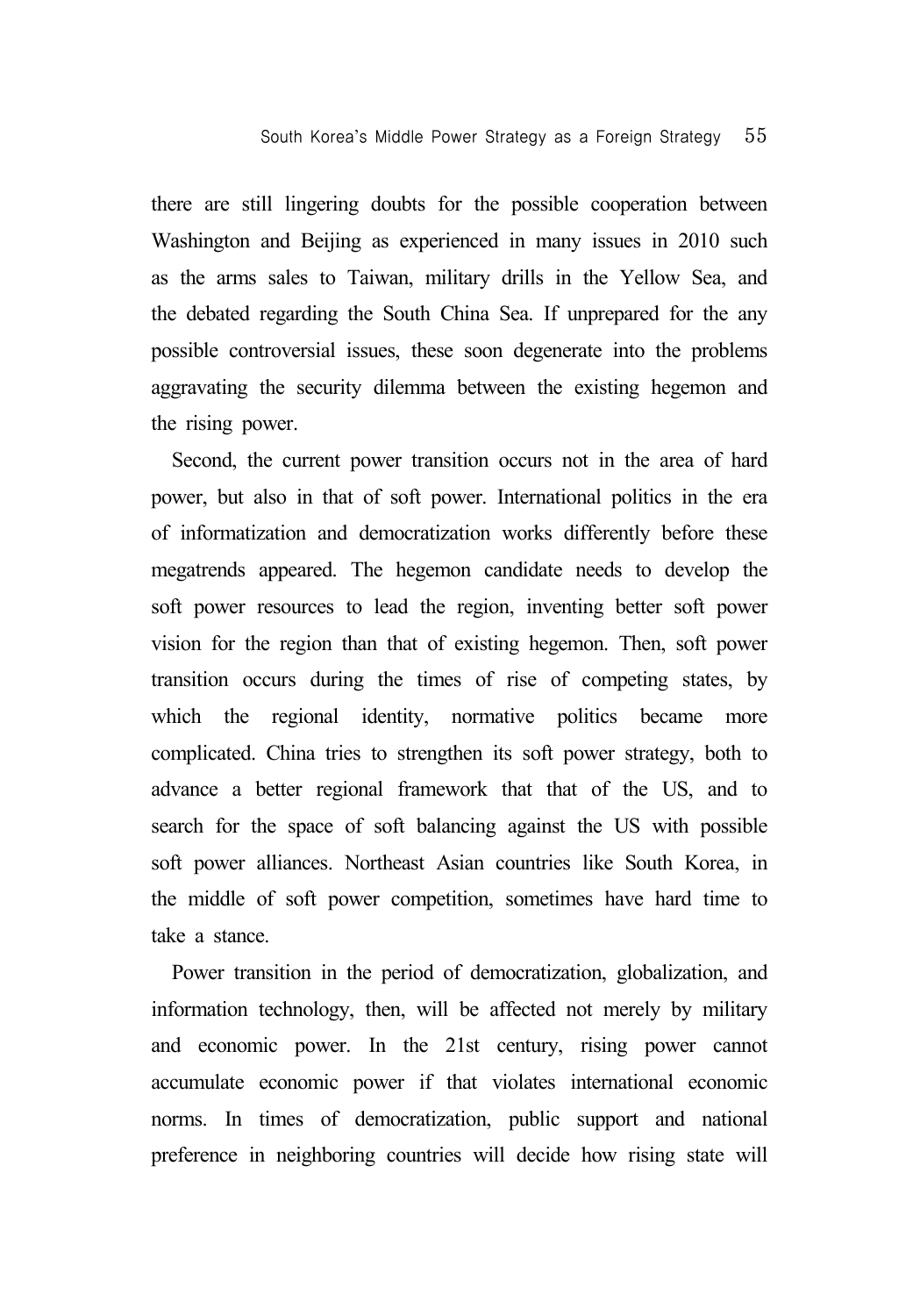be supported by them. Institutions that rising states present as alternatives to established powers' institutions will be under scrutiny in surrounding countries. Then, power transition in this century, will be a transition of normative power, institutional power as well as hard power. Countries that are believed to conform to most developed norms and principles will acquire consent from the public and the government of neighboring countries.13)

### **(2) New modes of rivalry between the United States and China and growing leverage for middle powers**

The rise of China, first witnessed in economic realm, now translated into military one, complicates surrounding countries' China policy. Unlike other regions where Washington directs toward retrenchment or off-shore balancing, Obama administration takes Asia as the resourceful place in which it can find the platform for regaining hegemonic power. Asian markets including China, and rapidly growing economy, can give the United States profitable trade partners, and based on economic reinvigoration, the United States will strive for hegemony in the 2020s.14)

The Northeast Asian international relations can be still defined as the unipolar system at least in the military affairs, with the US

<sup>13)</sup> See Steve Chan, *China, The US and power-transition theory: a critique* (New York: Routledge, 2007); Zhiqun Zhu, *US* China Relations in the 21st Century (New York: Routledge, 2006).

<sup>14)</sup> See Aaron Friedberg, *Contest for Supremacy: China, America, and the Struggle for Mastery in Asia* (New York: W.W. Norton & Company, 2011); Jonathan Kirshner, "The tragedy of offensive realism: Classical realism and the rise of China," *European Journal of International Relations* 18.1 (2012): 53‐75.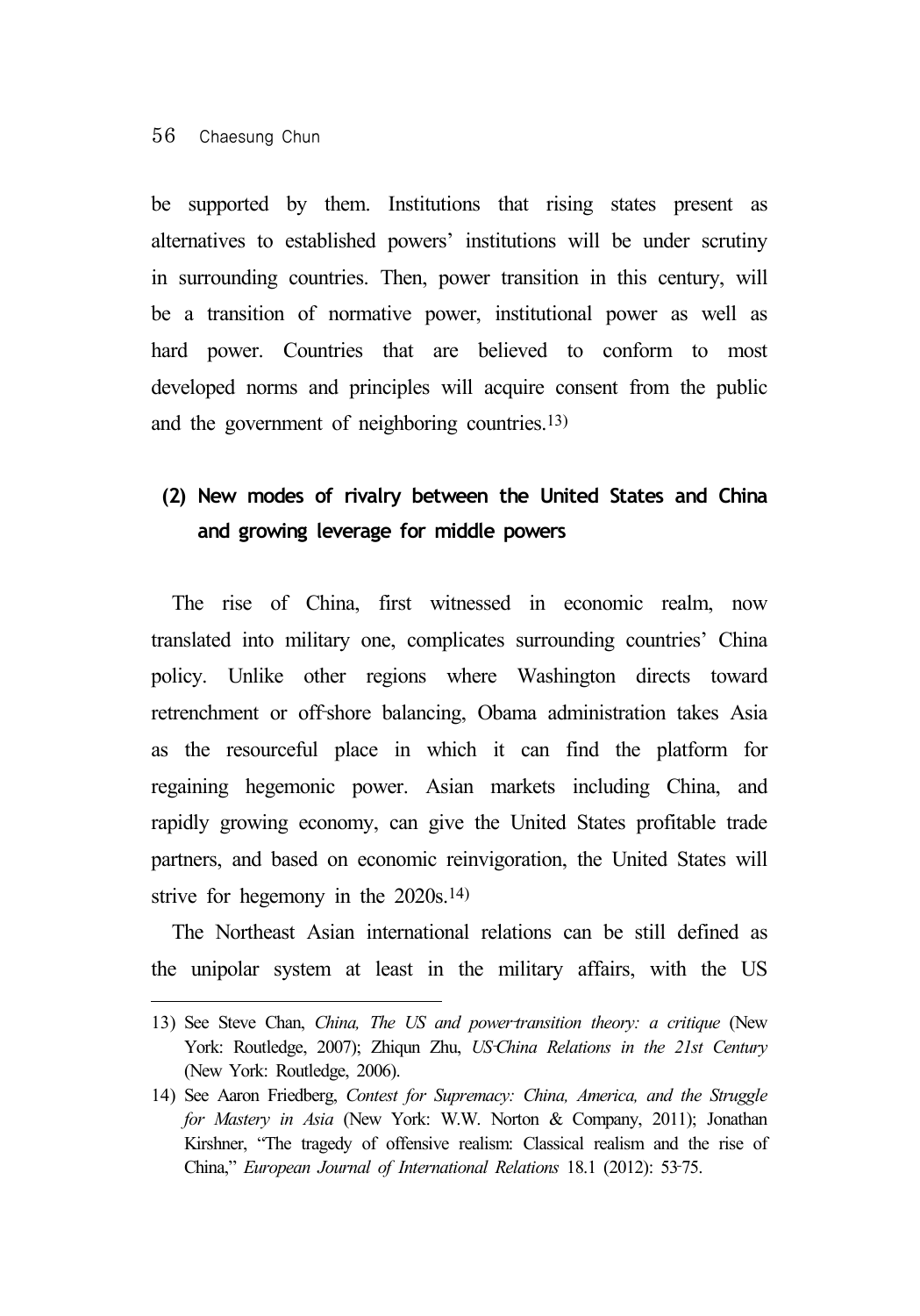military expenditure, military technology, and alliance network still surpassing China. The United States is well aware of the narrowing gap between China and itself and, pursues several strategic goals: 1) trying to engage with China with a view to socializing China into the existing international norms, now coined in the term, "new type of major power relationship,"; 2) balancing against China with its major Northeast Asian allies, to cope with Chinese strategy of the socalled anti-access and area denial; 3) forming multilateral institutions strengthening liberal norms and human rights in several areas such as trade, finance, and human security. National security advisor Susan Rice remarked that "With emerging powers, we must be able to collaborate where our interests converge but define our differences and defend our interests where they diverge."15)

For these goals, the United States, to back up Asian rebalancing strategy, purports to strengthen its military preparedness, by doing the followings: "We will also increase and more widely distribute our port visits, including in the important Indian Ocean region. And by 2020 the Navy will reposture its forces from today's roughly 50/50 percent split between the Pacific and the Atlantic to about a 60/40 split between those oceans. That will include six aircraft carriers in this region, a majority of our cruisers, destroyers, Littoral Combat Ships, and submarines."16)

The United States has the perception that China "continues to pursue a long-term, comprehensive military modernization program

<sup>15)</sup> Susan E. Rice, *op. cit*.

<sup>16)</sup> Leon E. Panetta, "Shangri‐La Security Dialogue," Shangri‐La Hotel, Singapore, June 2, 2012.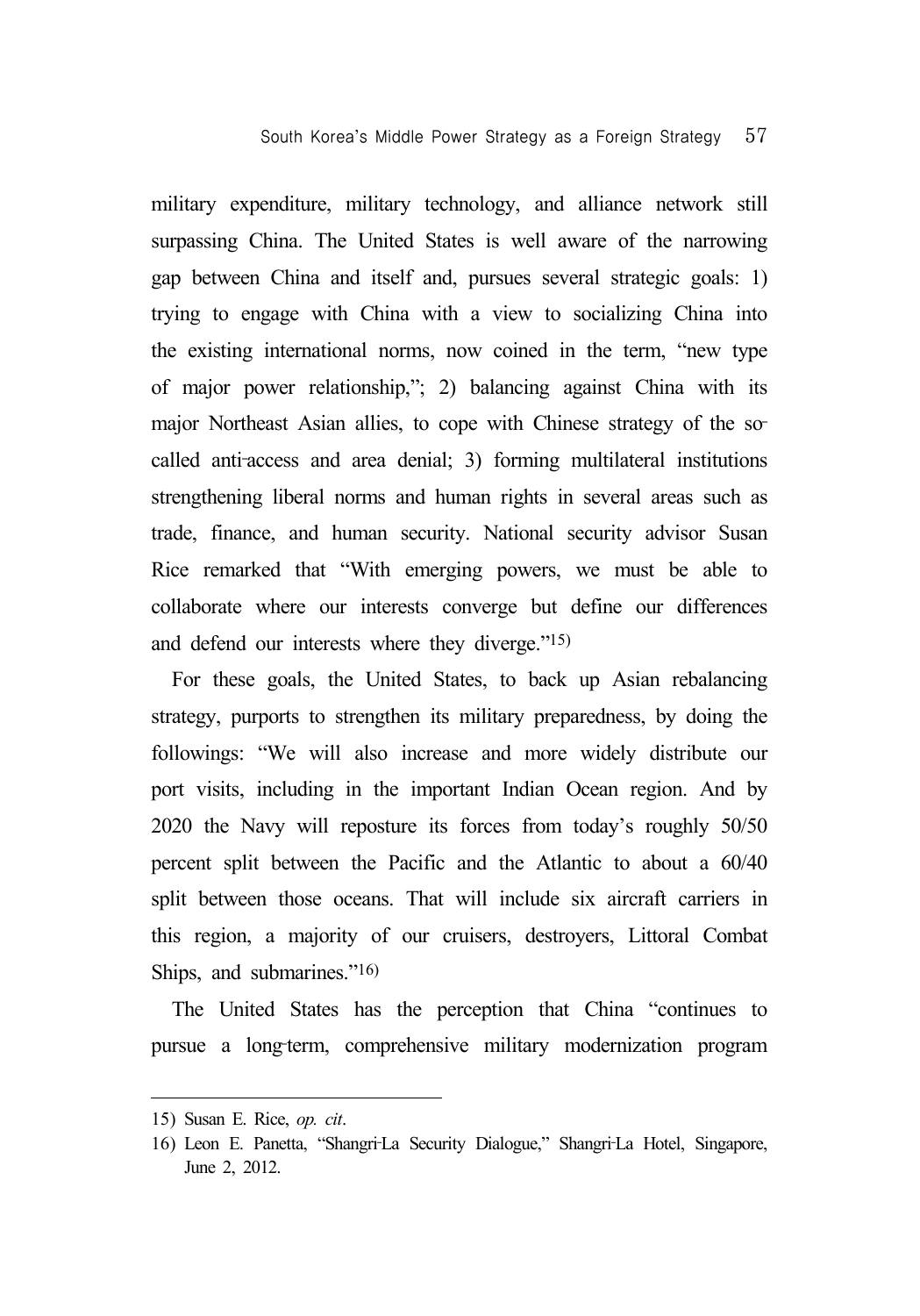designed to improve the capacity of its armed forces to fight and win short-duration, high-intensity regional contingencies." According to the report of the Pentagon, "China's leaders describe modernization of the PLA as essential to preserving and sustaining what they view as a "period of strategic opportunity" to advance China's national development during the first two decades of the 21st century." It is to be noted that the United States try to read Chinese strategic goal at this particular state of power transition. Washington thinks that "China's leaders see this period as providing an opportunity to focus on fostering a stable external environment to provide the PRC the strategic space to prioritize economic growth and development and to achieve "national rejuvenation" by 2049." This perception leads to the analysis of Chinese policies, such as to "maintain peace and stability along their country's periphery; expand their diplomatic influence to facilitate access to markets, capital, and resources; and avoid direct confrontation with the United States and other countries." For the regional strategy, the United States evaluates that "this strategy has led to a growing Chinese presence in regions all over the world, and particularly on its periphery, creating new and expanding economic and diplomatic interests. China's expanding interests have led to friction between some of its regional neighbors, including allies and partners of the United States."17)

Also Washington puts great emphasis on strengthening alliance ties. It is coherent with American global security strategy of collective action and burden-sharing. Also the United States needs to repeatedly

<sup>17)</sup> Unite States, Department of Defense, *Military and Security Developments Involving the People's Republic of China 2013* (Washington, DC: GPO, 2014).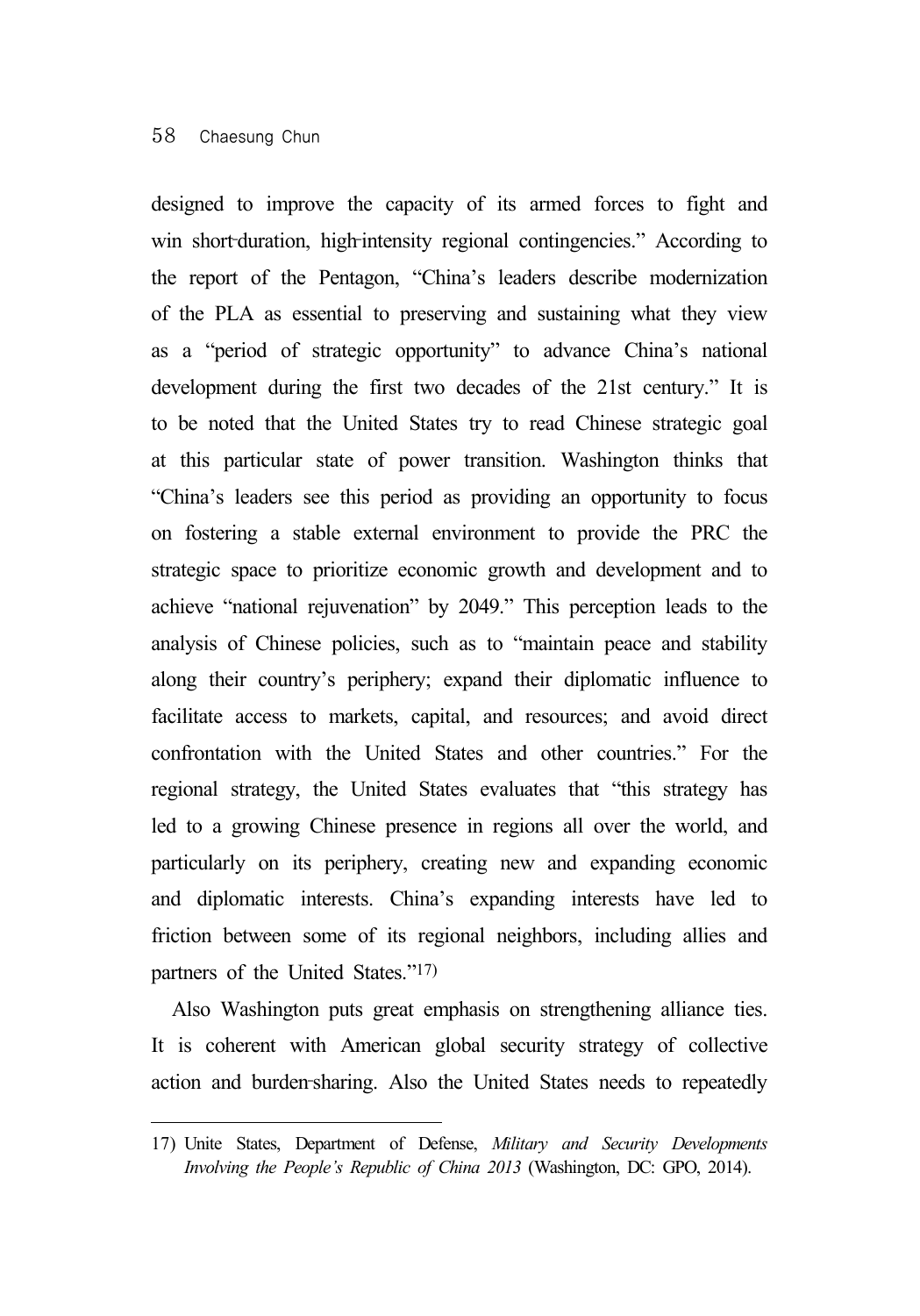show its commitment to alliance partners when there is a growing doubt in American power and credibility to intervene, and China actively tries to draw neighbor powers on the basis of mutual relationship. For example, Japan wants to be sure of American commitment in dealing with the Senkaku/Diaoyu islands, when the United States cannot actively restrain Russia from annexing Crimea, and had hard times in criticizing China for its announcement of aggressive Air Defense Identification Zone.

Also as the alliance network built by the United States transforms itself from the "hub-and-spoke" to "inter-spoke" network to ease the tension between China and its neighbors, America's role to encourage cooperation among its alliance partners becomes more important. For example, faced with rising tensions between South Korea and Japan due to territorial disputes and historical issues, President Obama's role to mediate will draw much attention.

China, on the other hand, tries to strengthen itself for the future all-out competition with the United States. Just after 2008 economic crisis, China with remarkable resilient economy, has tried to challenge the US hegemony at both global and regional level, but after a couple of years' standout with the United States, decided to maintain stable relations with the United States. Since Hu Jintao-Obama summit meeting in January, 2012, China has paid more attention to normative, institutional politics with charm offensive to neighboring countries. In the area of core interests, China was not willing make concessions to any country and tried to realize its will even with military power. But in other areas, China actively publicized its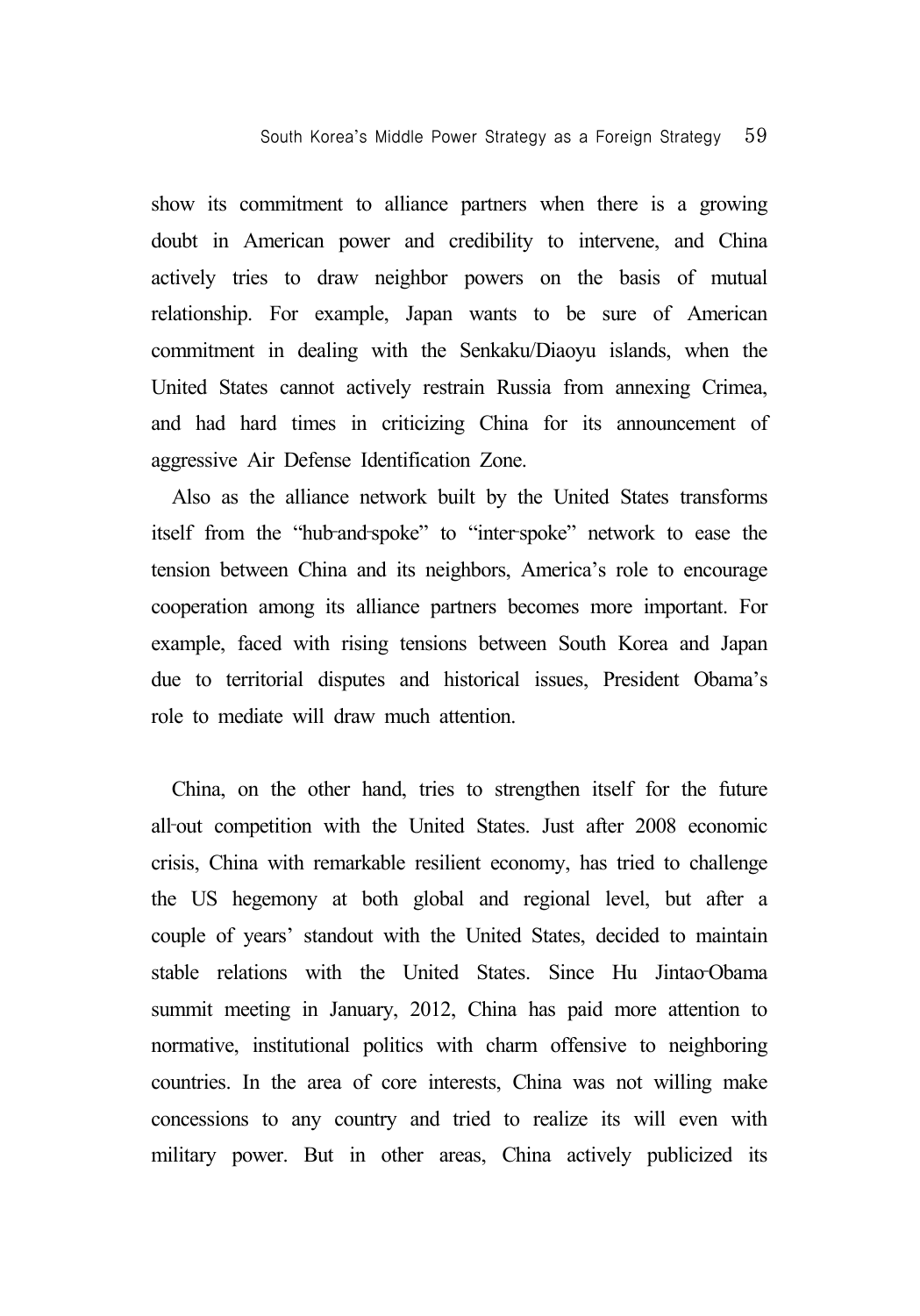principles and norms with elaborate efforts to advance alternative institutional frameworks to American liberal inventions.

In general, China is very cautious in coping with American rebalancing strategy, because Beijing is deeply suspicious of American intention of balancing against China. For example, Chinese media holds that "Dealing with the US containment attempts should be one of China's diplomatic strategic goals. China should unite with all possible forces and keep certain strategic initiatives against the U S… Fast economic development has become the biggest advantage that China has when dealing with the US. The US can hardly provoke China in the economic field, unlike its developing military strength which gives excuses for the West to suppress China. The more the two focus on economic competition, the more the situation will tilt China's way. The growth and decline in economic strength is the starting point for national competition as well as its destination. It reflects national tendencies. But military and politics are often powerful tools to disturb or twist the trend. China should try to avoid a new cold war with the US, but by no means should it give up its peripheral security in exchange for US' ease in Asia."18)

As China learns rapidly the nature of new power transition game taking place in both hard and soft power front, Chinese leadership endeavors to suggest alternative institutional framework. President Xi Jinping in an address, "Keeping up with the Trend of the Times and Promoting World Peace and Development" at the Moscow State Institute of International Relations, On March 23, 2013, expounded

<sup>18) &</sup>quot;Pentagon plan changes game in Asia," *People's Daily* and *Global Times,* Jan. 6, 2012.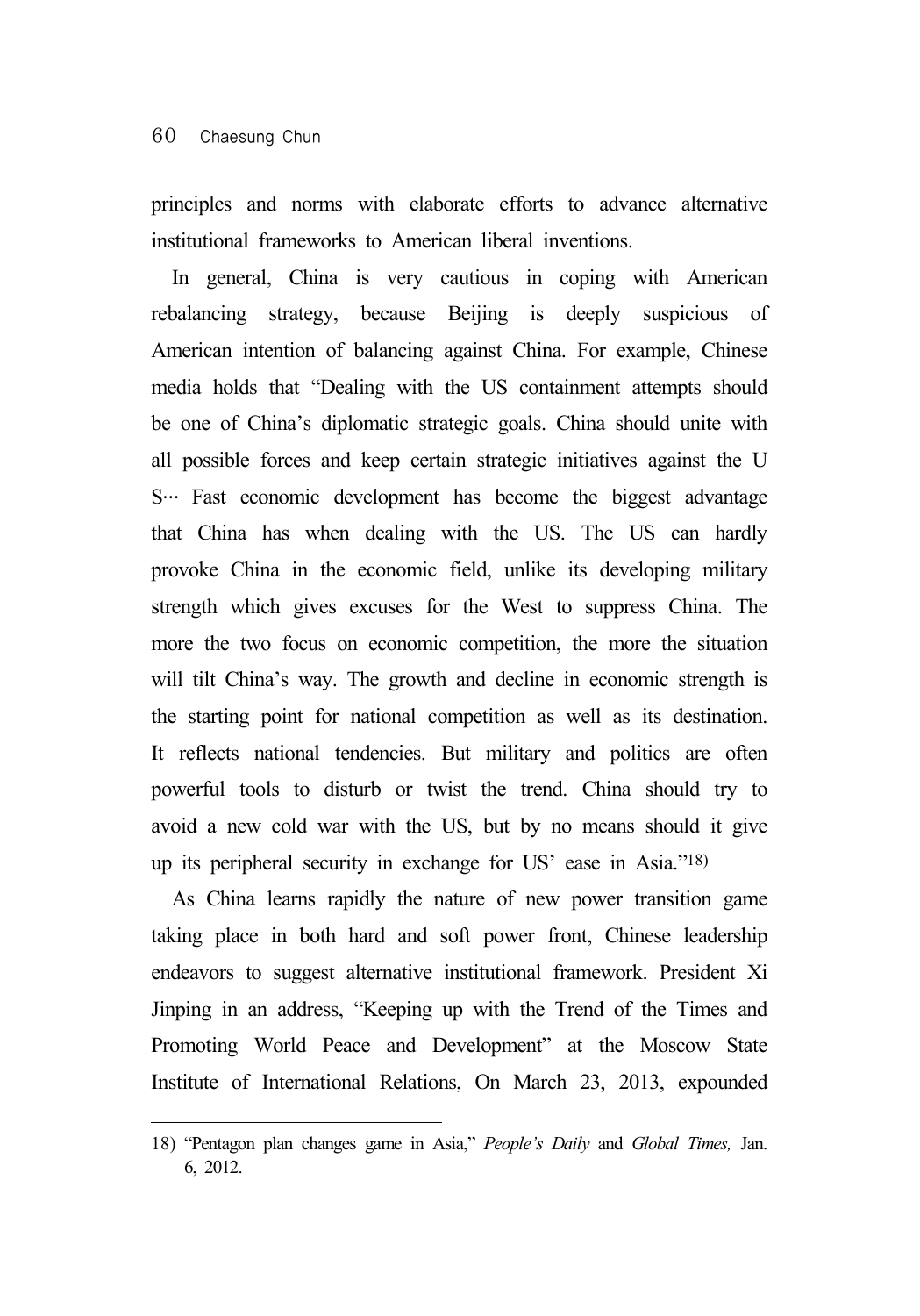on China's view on the current international situation and its position on international relations. Xi advanced the idea of building a "new type of international relations" which posits that win–win cooperation, peaceful development is crucial and that people of all nations should combine their efforts to safeguard world peace and promote common development.19)

China also plans to assuage neighbor power's concern for the rise of China, by coining new principles in dealing with them, and hopefully to set up Chinese version of "Monroe doctrine." In a conference on the diplomatic work on neighboring countries in Beijing, Oct. 25, 2013, Xi was reported to have stressed the necessity of good diplomatic work in neighboring countries to realize the "centenary goals" set by the 18th CPC National Congress in November 2012: a moderately prosperous society by 2021 and a prosperous, strong, democratic, culturally advanced, harmonious and modern socialist country by 2049. Xi reportedly said that "CPC leadership in previous generations attached high importance to diplomacy with neighboring countries, raising important issues and guiding policy, opening up a generally sound environment, laying the foundation for diplomatic work." It is notable that Chinese leadership increasingly emphasizes, "a three-dimensional, multi-element perspective, beyond time and space." As the goal of treating neighbors, Xi said that "we must strive to make our neighbors more friendly in politics,

<sup>19) &</sup>quot;Xi Jinping Calls for the Building of New Type of International Relations with Win–Win Cooperation at the Core in a Speech at the Moscow State Institute of International Relations," *The Ministry of Foreign Affairs of the People's Republic of China*, May 23, 2013, Retrieved on Oct.10, 2014. (http://www.fmprc.gov.cn/mfa\_eng/topics\_665678/xjpcf1\_665694/t1024781.shtml).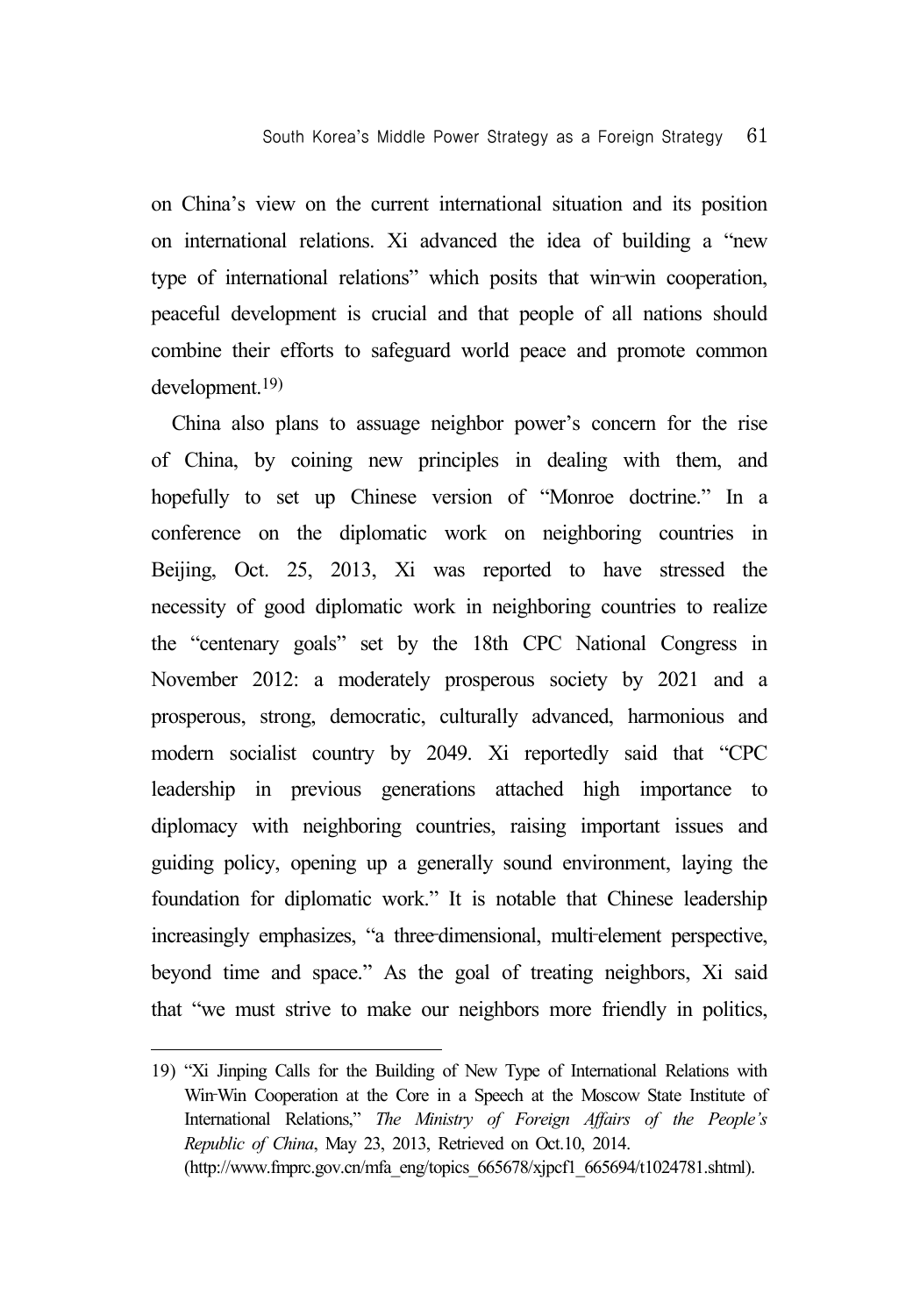economically more closely tied to us, and we must have deeper security cooperation and closer people-to-people ties."20)

It becomes more interesting that China now tries to propose alternative security mechanism to deal with Asian security architecture. At the fourth summit of the Conference on Interaction and Confidence Building Measures in Asia (CICA), President Xi Jinping delivered a key-note speech, saying that "his country…advocates a new security concept featuring mutual trust, mutual benefit, equality and coordination, and supports the Association of Southeast Asian Nations, the South Asian Association for Regional Cooperation, and the League of Arab States in playing a positive role in regional affairs." Here new security concept may mean that China now plans to suggest a better security norms and principles, based on the Five Principles of Peaceful Co-existence. Xi, in this address, basically mentioned almost all important regional security issues covering from North Korean nuclear issue to Afghanistan, and promised "unremitting efforts in solving international and regional hotspot issues through dialogue and negotiation."21)

As the all-front competition between the United States and China goes on, for the time being, the US‐China relations are expected to go along the line with "new type of major power relations." Both countries try to find out the dimension of common interests, to

<sup>20) &</sup>quot;Xi Jinping: China to further friendly relations with neighboring countries," *Xinhua*, Oct. 26, 2013, Retrieved on Oct.10, 2014. (http://news.xinhuanet.com/english/china/2013‐10/26/c\_125601680.htm).

<sup>21) &</sup>quot;President Xi addresses CICA summit," *Chinadaily*, May 21, 2014, Retrieved on Oct.10, 2014. (http://www.chinadaily.com.cn/world/2014‐05/21/content\_17529363.htm).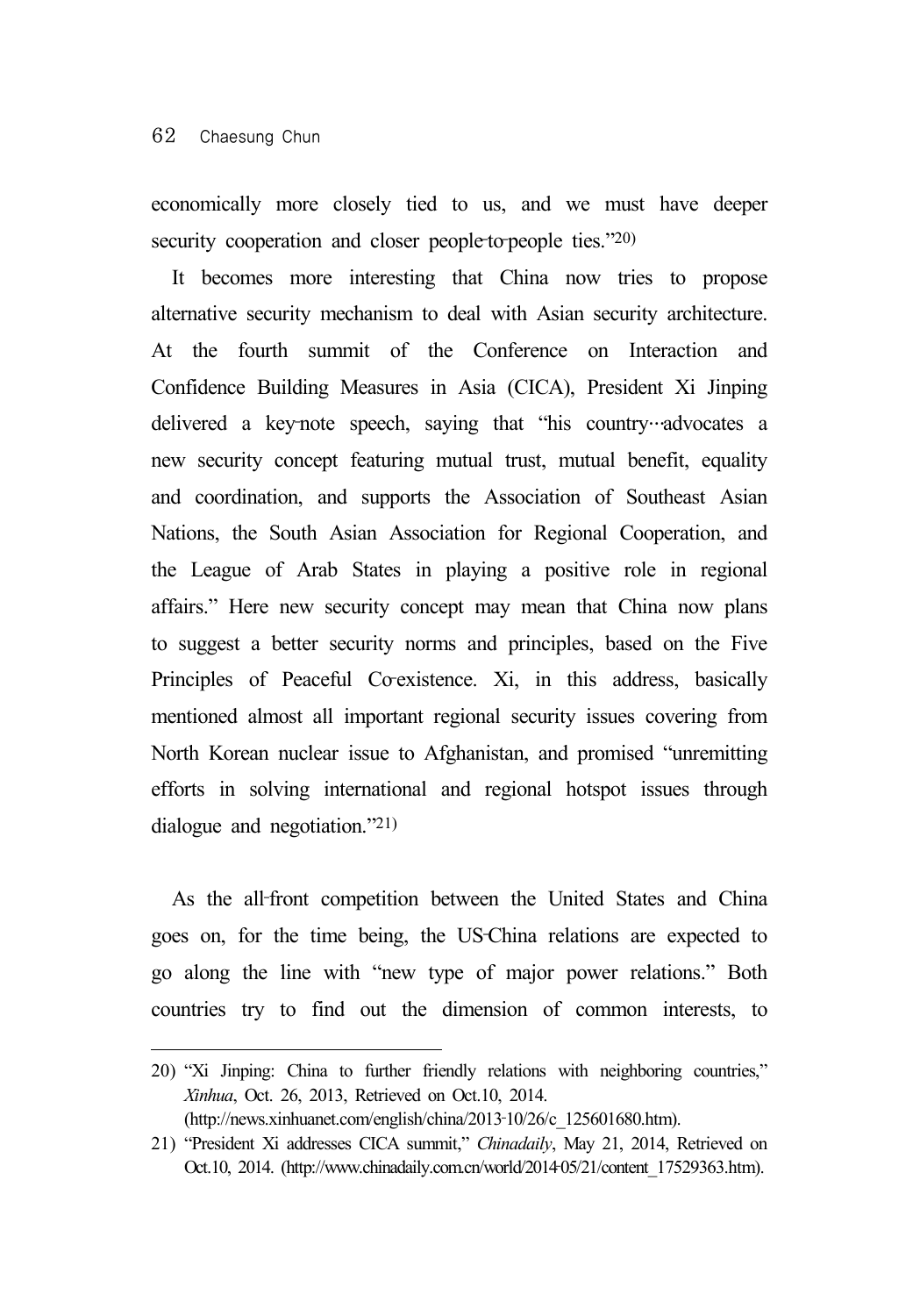expand the scope of consent, and to operationalize the cooperation. Susan Rice once holds that "When it comes to China, we seek to operationalize a new model of major power relations. That means managing inevitable competition while forging deeper cooperation on issues where our interests converge―in Asia and beyond." Both countries list most impending and easily agreeable issues for the platform such as the denuclearization of the Korean Peninsula, a peaceful resolution to the Iranian nuclear issue, a stable and secure Afghanistan, and an end to conflict in Sudan. Also two countries can take concerted action to "bolster peace and development in places like sub‐Saharan Africa, where sustainable growth would deliver lasting benefit to the peoples of Africa as well as to both our countries." With China, Washington tries to enhance military-tomilitary relationship and strategic security dialogues and to cooperate on issues like counter-piracy and maritime security.<sup>22)</sup>

### (3) The problem of over-balancing among South Korea, Japan, **and China**

In dealing with security matters in Northeast Asia, one significant factor is that Korea, China, and Japan have not completed modern transition, in the sense that three countries could not accomplish their long-cherished goals of realizing normal, modern states with their traditional concept of people, nation, territory and sovereign rights. Both China and Korea are divided, failing to establish a unified

<sup>22)</sup> Susan E. Rice, "America's Future in Asia," Georgetown University, Washington, DC, Nov. 20, 2013.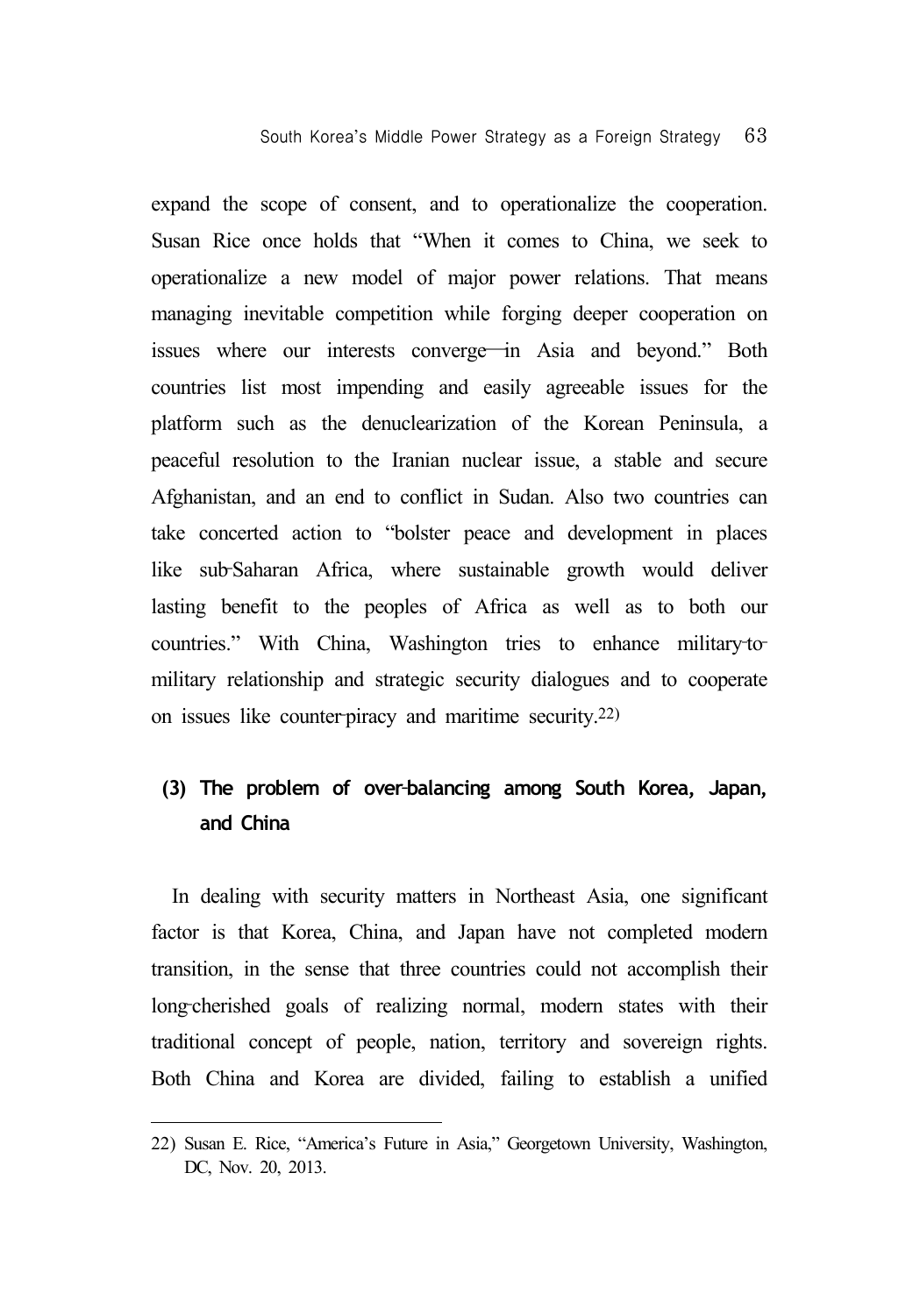#### 64 Chaesung Chun

modern state based on the traditional concept of one nation. Japan also failed to normalize itself having a constitutional restraint in wielding sovereign rights.23) As three countries have no experience of mutually recognizing each other as normal, modern state, each still preserves serious doubt that other actors may strive for revisionist policies. Korea and Japan fears of the revival of traditional Chinese hegemonic expansion, whereas Korea and China fear the return of Japanese imperialism in some forms. These fears historically produced, make these states over-balance against each other, and become highly sensitive to each other's interpretation of history. They assume that historical consciousness may reflect each other's future strategic intention, thereby feeling needs to perform soft balancing against each other. These fears have been frequently aggravated by the element of domestic politics, in which some politicians make full use of these matters for the benefit of political calculation.

One example is Japanese conceptions of the rise of China.

<sup>23)</sup> As three countries still have the accomplishment of complete modern states as national goals such as reunification or normalization preserving traditionally cherished concept of territory and nation, sources of conflict are fundamentally deep. It is true that as of now these countries are recognized as complete modern states by international society, yet these countries still want to complete the modern transition by integrating traditionally conceived nation, territory, and sovereign rights. As these countries behave as normal modern states, this poses theoretical challenge how to deal with this composite situation in terms of organizing principle in international relations and the conception of units. For the concept of incomplete sovereignty, see Stephen D. Krasner, *Sovereignty: Organized Hypocrisy* (Princeton, NJ: Princeton University Press, 1999), David Lake, *Hierarchy in International Relations* (Ithaca, NY: Cornell University Press, 2009), Siba N. Grovogui, *Sovereigns, Quasi*‐*Sovereigns, and Africans: Race and Self*‐*Determination in International Law* (Minneapolis: University of Minnesota Press, 1996); Robert H. Jackson, *Quasi-States: Sovereignty, International Relations and the Third World* (Cambridge: Cambridge University Press, 1990).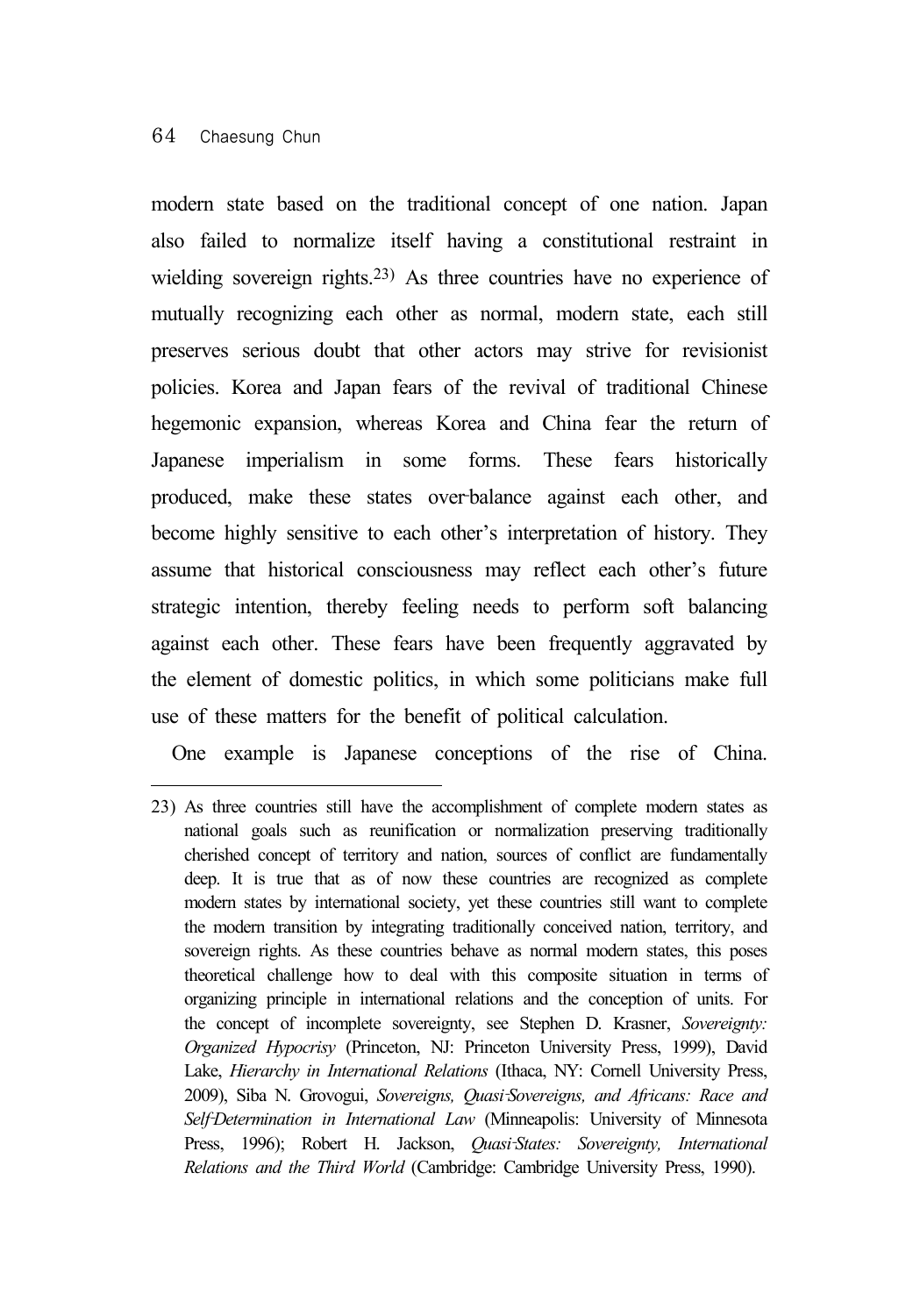Frequently Japan remembers the traditional regional order under Sinocentric world view. With the worsening of the relationship between South Korea and Japan, Japanese also uses the history as one of the grounds to argue that South Korea's traditional affinity with China will be revived in projecting the future regional order in the 21<sup>st</sup> century. This means that the traditional regional order still looms large in the perception of East Asians.

Augmented by this kind of fear, and also furnished by national aim to normalize itself, Japan has been taking steps to creating a stronger military. Prime Minister Shinzo Abe, with the tenet of proactive pacifism, approved a new five-year defense plan, and the acquisition of drones and amphibious assault vehicles, and decided to reinterpret constitutional clause for collective self-defense. It comes from a prolonged rivalry with China over islands in the East China Sea, but reflects Japanese perception on the rise of China in general.

### **(4) South Korea's middle power role in regional security architecture**

South Korea, surrounded by four great powers, will have terrible times if power transition translates into military clashes. More than anything else, to enhance systemic flexibility is crucial. To do this, South Korea needs (1) to prevent war among great powers or military clashes for regional hegemony; (2) to peacefully manage difficult regional affairs which has implications for great powers' rivalry; (3) to establish universal, international norm in spite of power shift; and (4) to enhance the role of middle powers to lessen the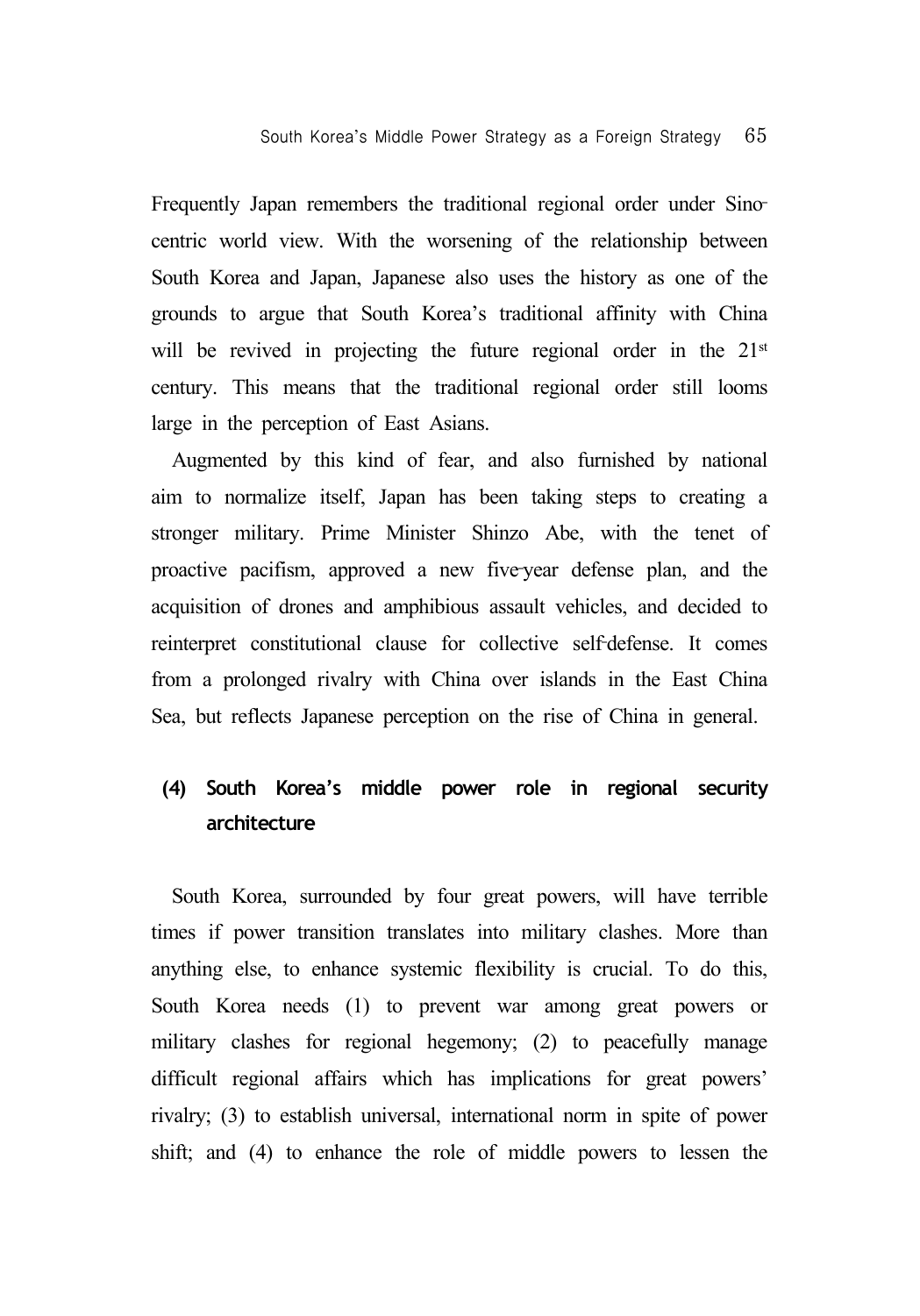strategic distrust among great powers, especially between the United States and China.

This goal is, in other words, to balance against "great power politics" itself rather than any specific great power for specific their national interests. It aims to balance against great power politics not to replace the role of great powers, but to transform the logic of power politics with better logic of multilateral cooperation. Then, East Asians may advance a new picture of regional governance with more universal value orientation benefiting regional citizens regardless of power distribution.

Second, to cope with complex nature of power transition and the problem of overbalancing, it is crucial to have a common, welldeveloped view on Northeast Asian international politics; to trace the origin of the problems, different combinations of organizing principles in East Asia international relations; to develop customized means for solving different problems. Also South Korea with the help of other middle powers in the region, or hopefully of great powers, need to develop knowledge diplomacy among middle powers. Here theoretical assumptions are important. If we can develop common view on our regional history, then, the problem of over-balancing will be easy to solve. In this case to depoliticize the issue is critical, and we may hope to develop regional identity among people in the region.

Third, the role of middle powers such as South Korea will be crucial in mini‐ and multi‐lateral mechanisms. Northeast Asia‐specific multilateral security institutions are rare. Only Six Party Talks is equal to the qualification as a Track I network confined to Northeast Asian countries. However the issue area of the Six Party Talks is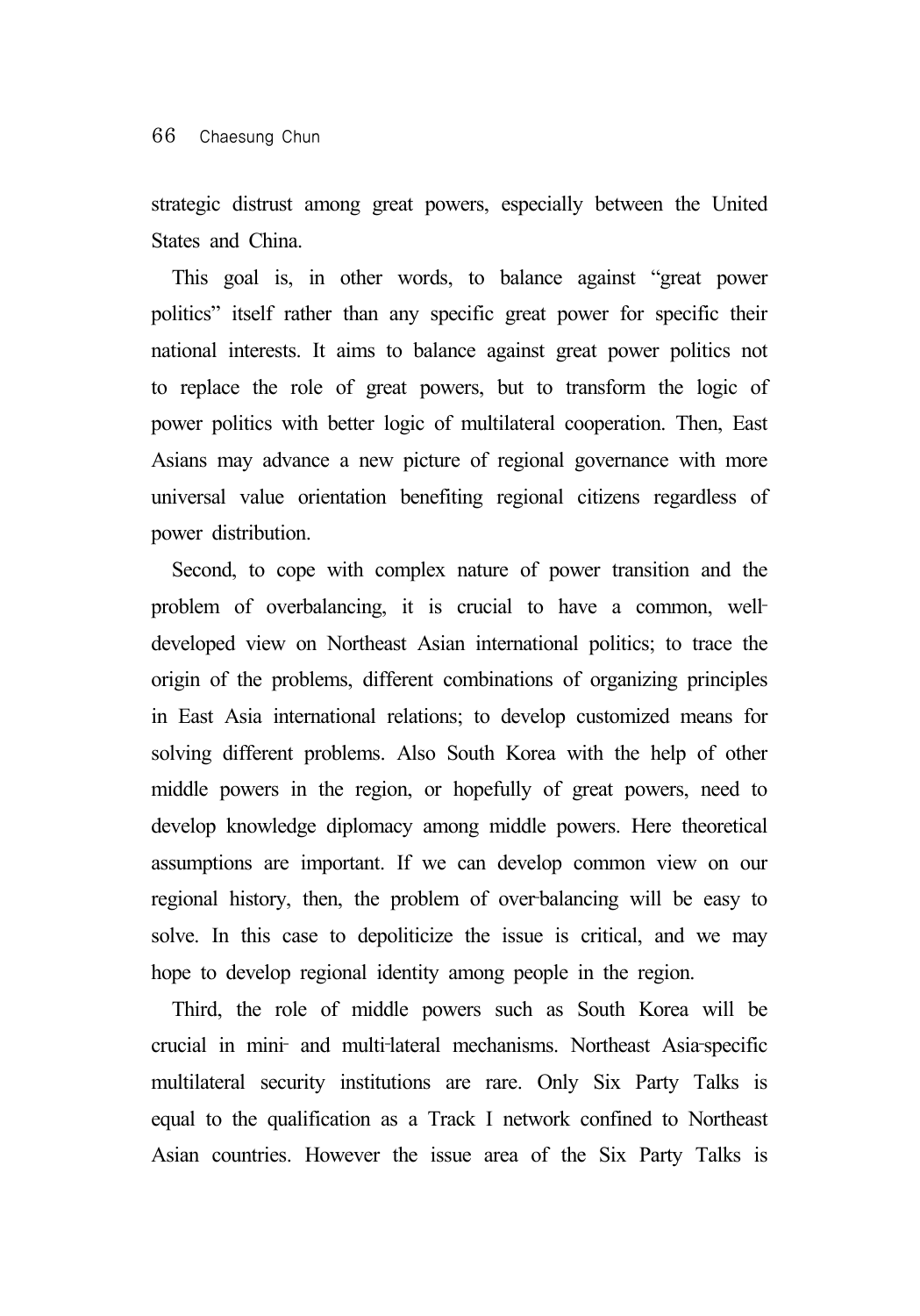limited to dealing with North Korean nuclear issues, even though there is one working group related to regional multilateral cooperation. Also the Six Party Talks has been held at the level of assistant secretaries which is relatively insufficient to deal with major regional issues.

Under this situation, main venues for regional cooperation are bilateral, and mini-lateral ones. U.S.-centered alliance network, the socalled hub‐and‐spoke network comprises cooperation among the United States, South Korea, and Japan. China has not pursued alliance as a central venue for cooperation from the Cold‐War times, with the exception of the case with North Korea. Russia's tie with North Korea in the form of alliance does not exist any longer. However, bilateral network among China, Russia, and North Korea is still central. Trilateral cooperation reflects both institutional balancing and institutional cooperation.

Anchored on the US-China relations, the U.S.-centered trilateral cooperative mechanism among the United States, South Korea, and Japan may be viewed to balance against the rise of China. As the first line of American rebalancing strategy is strengthening the relationship with alliance partners, mini-lateral mechanism still looms large. China, on the other hand, endeavors to strengthen ties with neighboring countries especially in the period of Xi Jinping administration, both at the bilateral and mini-lateral levels. APT, SCO, and other multi-track mechanism is being developed to cope with the U.S. centered mini-lateralism. Yet, mini-lateral mechanism can contribute to alleviate competitiveness among great powers. China ‐Korea‐Japan trilateral has been initiated and still continues even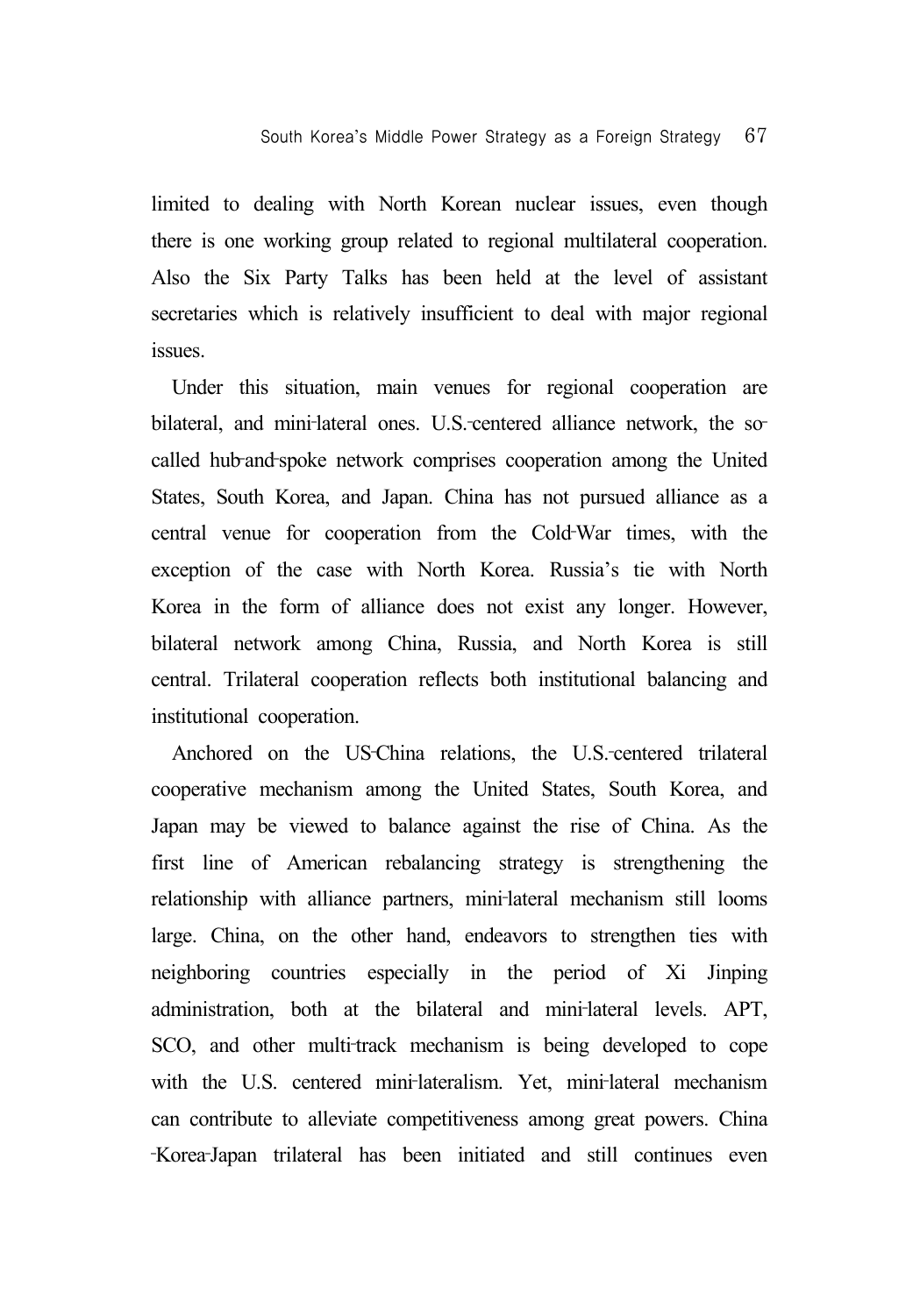though there is serious trouble between China and Japan, and between Korea and Japan.

Here mini-lateralism helps. Mini-lateral mechanism is effective in that relevant participants focus on impending issues with higher level of priority, flexible in that the scope of participants is adaptable according to the issues, and constructive in that a web of multiple mini-lateral mechanism may ultimately end up with the most solid multilateralism.

In all these processes, middle powers do not pursue hegemonic dominance. They try to lessen strategic distrust among great powers because hegemonic strife endangers their interests; anchor the regional order on non-zero-sum game and normative politics; establish stable middle power cooperation to have stronger impact on architectural issue; and evade the pitfall of degenerating mini‐lateral venues for institutional balancing among major powers.

# **4. North Korean problem as an issue of strengthening South Korea's Middle Power Diplomacy**

Although middle power diplomacy of South Korea in dealing with regional matter may seem plausible, it will be very difficult to persuade great powers to be flexible to try multilateral alternatives. In this case, South Korea needs promising issues to enhance its middle power role and to enlighten the prospect of solving the issues based on South Korea's suggestion. North Korean problem, and the question of unification, so far, has been dealt with from the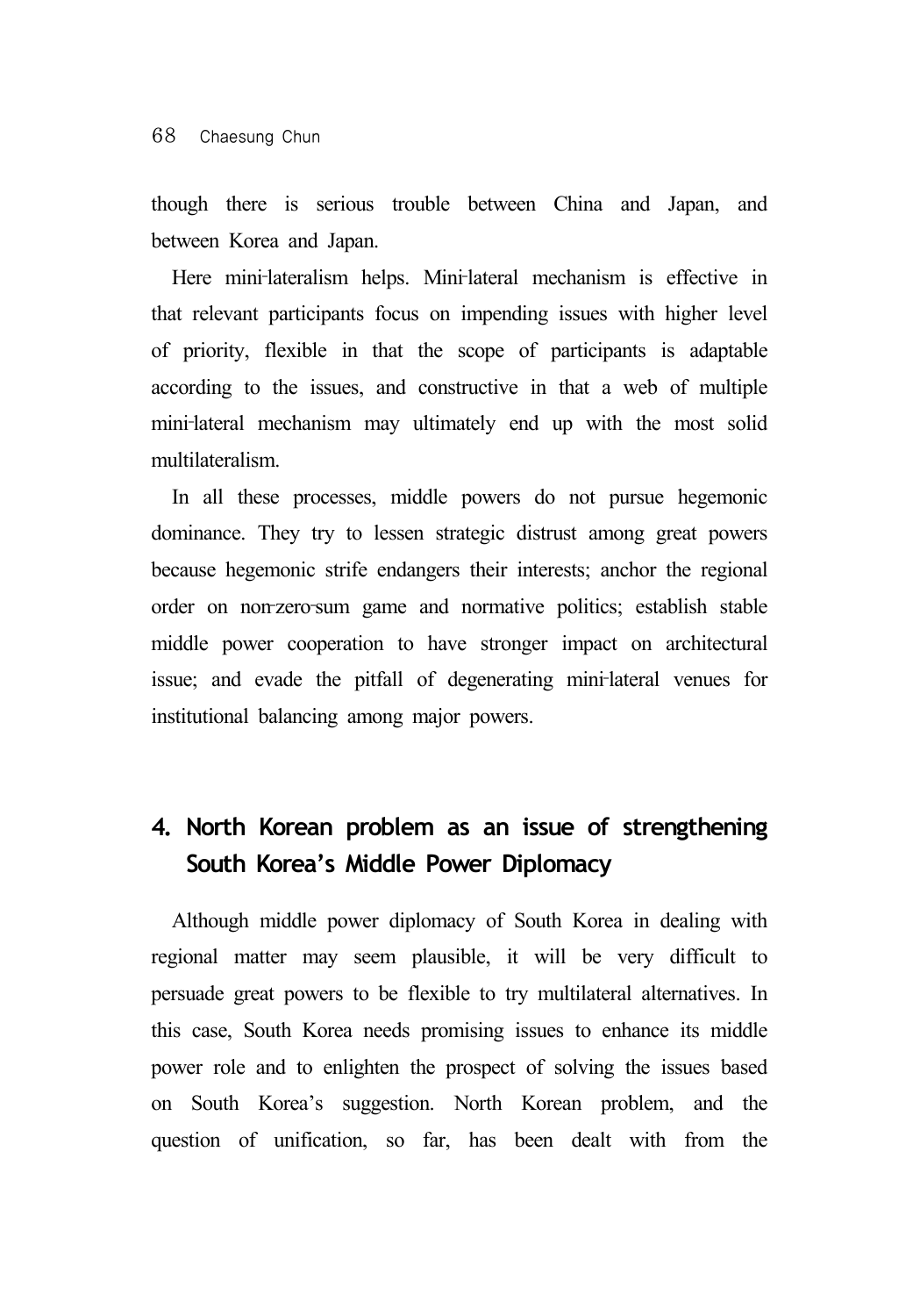perspective of national interests. It is certainly true that these problems directly concern the interests of Korean people.

Many analysts in international society predicts that the unified Korea will assume itself as a great power with the population of more than eighty million, expanded labor forces from the North, and the synergy coming from integration overcoming the cost of division. It will be clearly a big challenge to find a common ground among Korean people whether the unified Korea will pursue great power strategy or middle power strategy. This article argues that Korea can contribute to its own national interests and regional stability by pursuing middle power diplomacy. Then, we need to try to accelerate the process of unification, at the same time, to strengthen South Korea's capability to perform middle power role and ultimately to enhance regional systemic stability and flexibility, as what follows.

The core of the North Korean problem is how to define its future strategic status with credible guarantee from outside powers, and the solution can be only given by the consent among Korean people and regional powers. North Korea is the country under constant insecurity of being absorbed by the South, betrayed by China, and allegedly threatened by the United States. North Korea will not give up nuclear weapons unless it feels assured of its survivability.

First, both South Korea and the United States have constantly declared their intention to guarantee North Korea's survival. However both lack of trust, incoherent policy coming from domestic considerations, and intransient negation strategy prevented both parties to build trust.

Second, it is also true that recent North Korean behavior to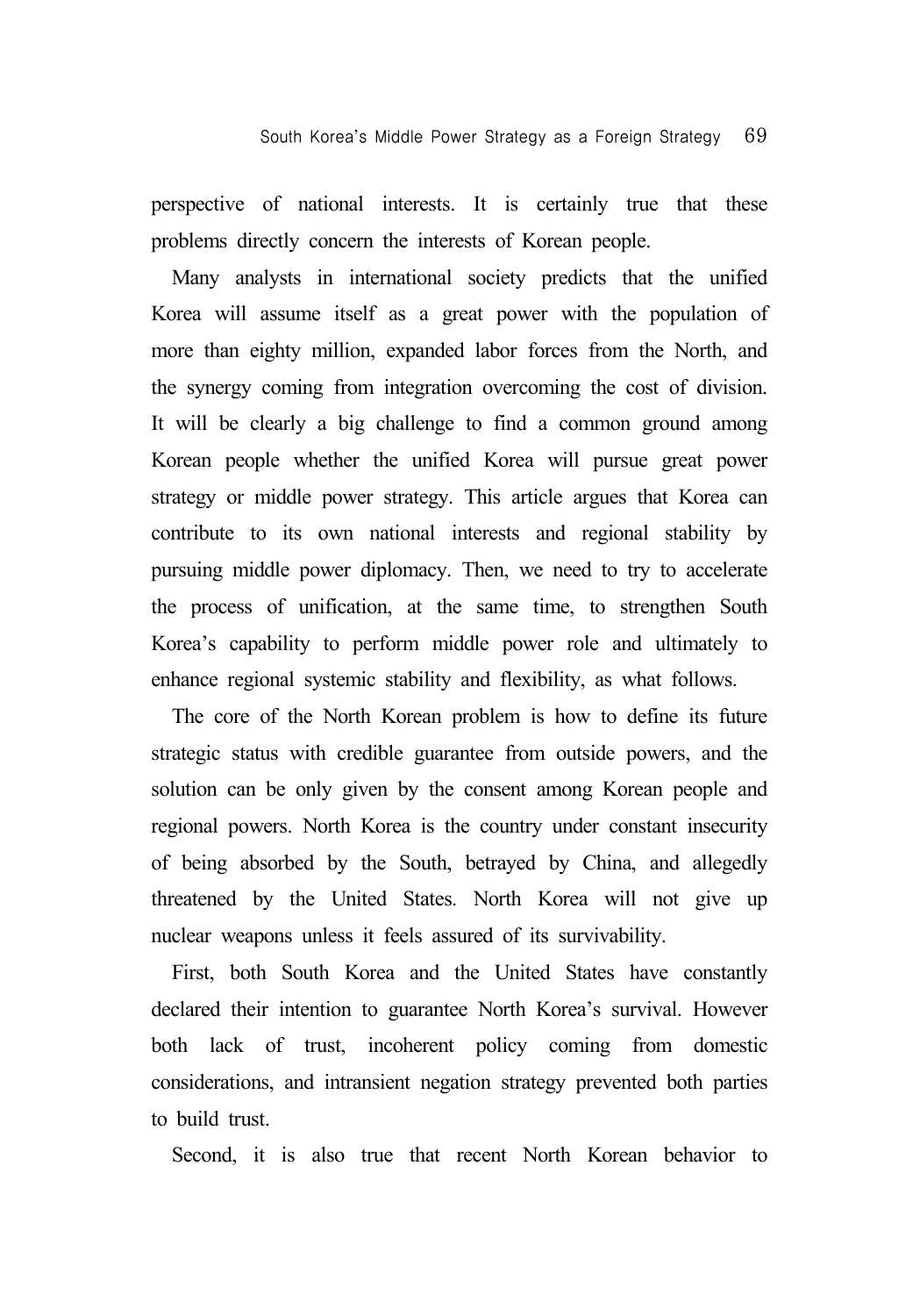### 70 Chaesung Chun

continue the provocation and to raise the level of tension embarrasses China. China, so far the most supportive ally of North Korea, is in a position to act as a consistent responsible stakeholder and to strengthen its soft power as a potential regional and even global leader. On the one hand, China has to conform to and strengthen universal norms such as non-proliferation which leads to wielding the influence to restrain North Korea.24) On the other hand, uncertain future for hegemonic rivalry with the United States, especially in the region of Northeast Asia and Western Pacific worries China precipitating the need to keep North Korea closer as a useful geostrategic buffer. In that sense, China just cannot side with South Korea and the United States in raising the level of sanctions against the North, which might lead to the final collapse of North Korea and the unification by absorption. Then, the most desirable picture is slowly reforming and pro-China North Korea which ultimately contribute to the strengthening of future China.

North Korea's recent behavior aggravated this dilemma. After China participated in international sanctions since North Korea's missile test in December, 2012, China cannot but watch deeper engagement of the United States in Northeast Asian military theater based on the alliance with South Korea, which might leave long-term effect of changing the military balance of power in the region to the favor of the United States. To make matters worse, there are common voices to urge China to take more active position to restrain

<sup>24)</sup> Reports say that a member of China's Politburo, Li Jianguo, led a small delegation to Pyongyang, North Korea's capital, in November. He carried a letter from China's new leader, Xi Jinping, which is said to have contained a simple message: Do not launch a ballistic missile.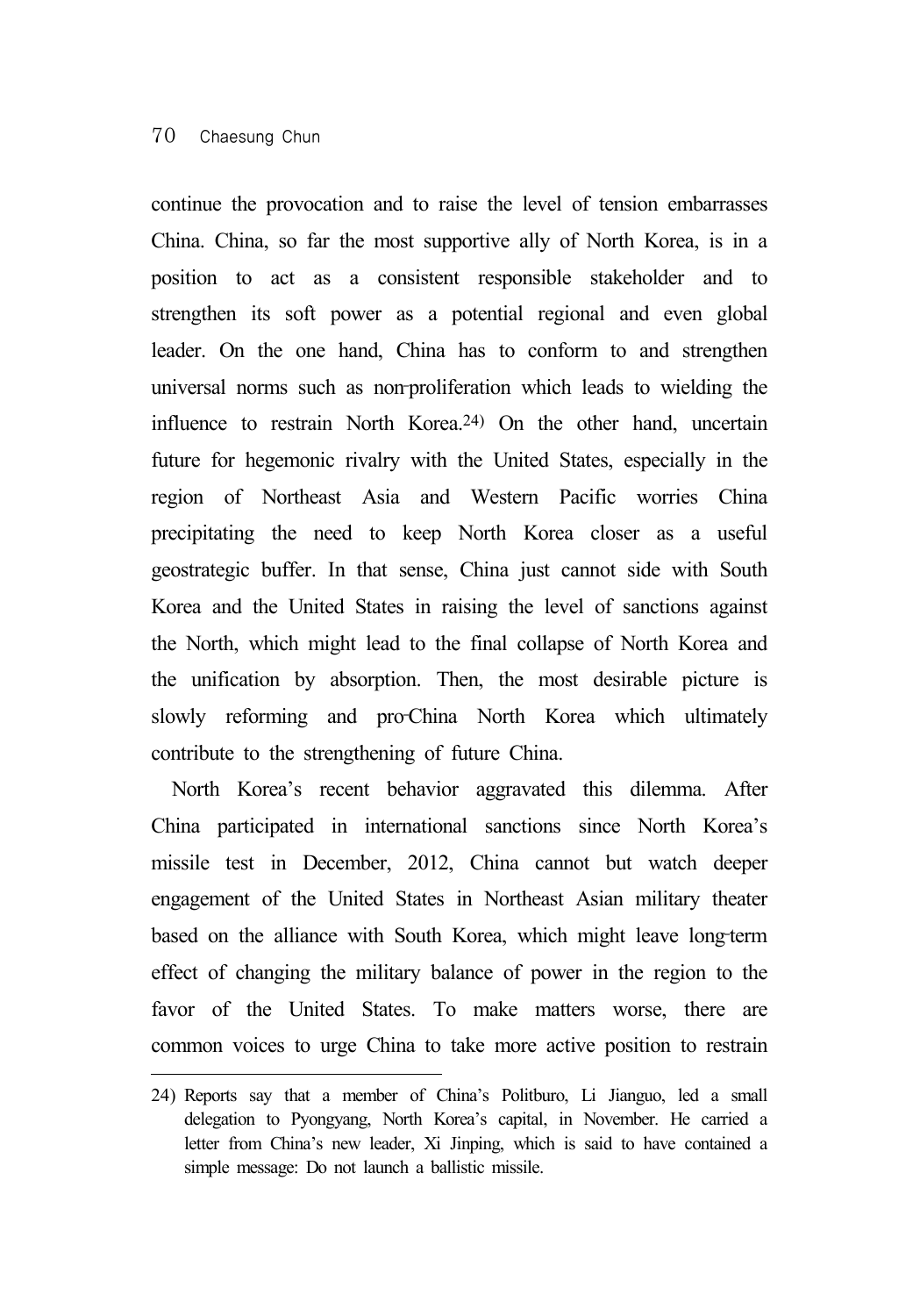and coerce North Korea.

Under this situation, South Korea has the competence 1) to define the nature of North Korean problem including nuclear problem; 2) make the North Korean issue as one of the most important regional issues needing the concerted acts of great powers; 3) establish and deepen the mechanism of multilateral consultation; 4) to use this as the platform for a more formidable multilateral institution. Also more tactically South Korea can prove itself as highly capable of lessening security dilemma, and performing the function of networking power.

In the example of North Korean nuclear problem, North Korea will not be persuaded only by verbal guarantee or economic assistance short of political full support to give up nuclear weapons. At this stage strategic interaction should be complemented by more communicative interaction. Communicative action is about understanding the preferences of the other party, and delivering my preferences in a more credible form. It aims at "coming to understanding over the conditions of interaction rather than an orientation towards achieving immediate self-interest."<sup>25</sup>) One way of reinforcing the credibility is to use publicity in communicative action. By raising the audience cost and verifiability through public realm, my signaling can be appreciated just more than a cheap talk. In this process, South Korean dynamic democratic political process will help send signal to, and form preferences of North Korea.

To convince North Korea of genuine intention of South Korea and

<sup>25)</sup> Marc Lynch, "Why Engage?: China and the Logic of Communicative Engagement, European Journal of International Relations, *European Journal of International Relations* 8.2 (2002): 192.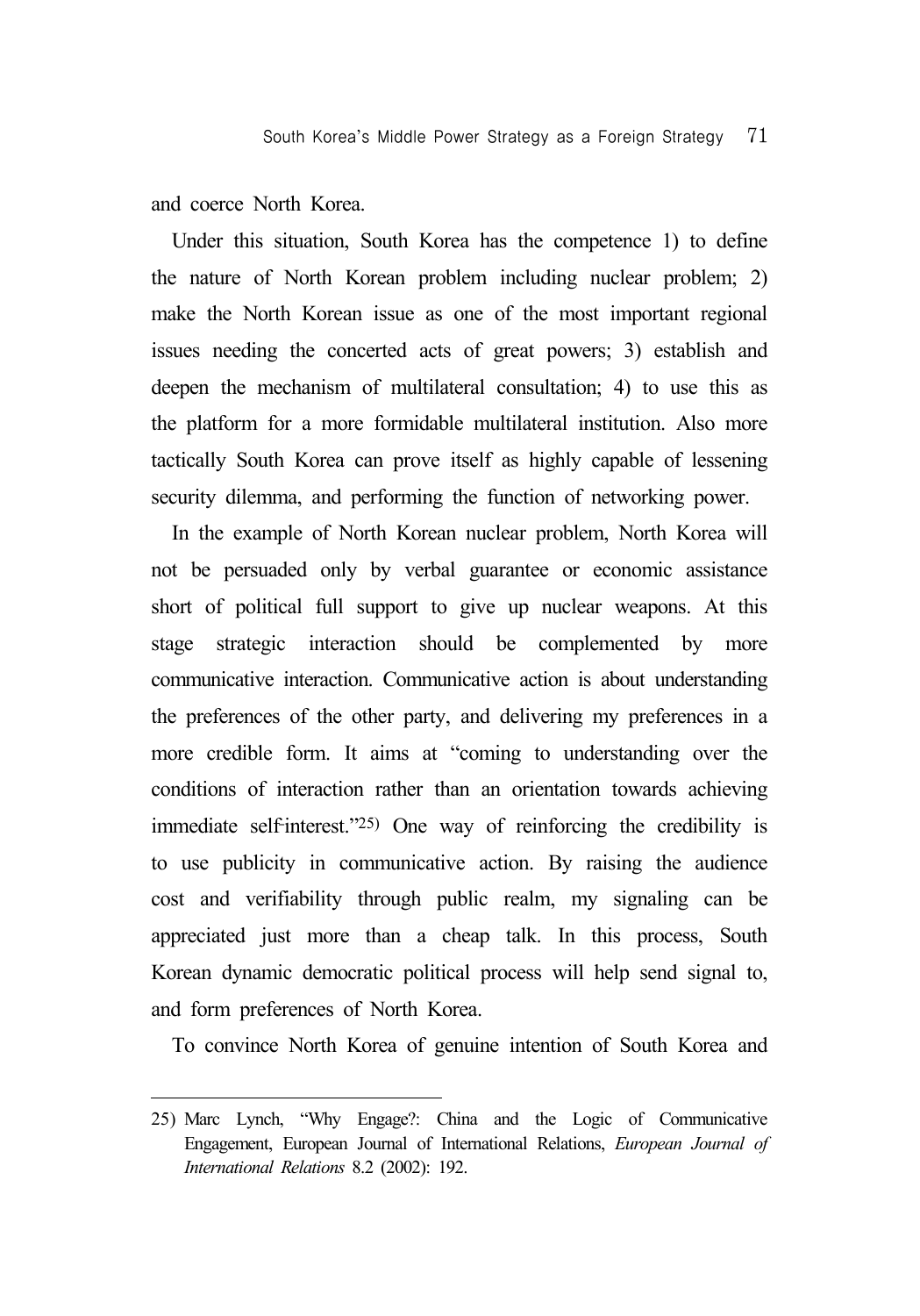### 72 Chaesung Chun

neighboring countries, more public debate and discourses about the future of North Korea needs to be augmented. If North Korea witnesses the increase of public debate upon its role and status in Northeast Asia, it may seek to conform to the expectation of international society, not because of its good intention, but because of the will to survive.26) In this process, even a slight representation of the intention to absorb North Korea by any government will incite North Korea's worry leading to increasing mistrust toward outside powers. If South Korea learns how to perform communicative action, and how to augment its network power as a middle power, this experience will be repeated for further problems in the region as a whole.

The question of Korean unification requires South Korea's highly keen strategic capability. Without prior strategic consultation with encompassing powers, especially the United States and China, the process of unification will be more difficult. The United States officially supported the unification of the Peninsula.27) China, Japan, and Russia altogether bless the future of a unified Korea in principle. However, the strategic stance of a unified Korea, assumed by these

<sup>26)</sup> James D. Fearon, "Domestic Political Audiences and the Escalation of International Disputes," *American Political Science Review* 88 (1994): 577–92; James D. Fearon, "Signaling Foreign Policy Interests: Tying Hands versus Sinking Costs," *Journal of Conflict Resolution* 41 (1997): 68–90.

<sup>27) &</sup>quot;The deep longing for freedom and dignity will not go away. So, too, on this divided peninsula. The day all Koreans yearn for will not come easily or without great sacrifice. But make no mistake, it will come. And when it does, change will unfold that once seemed impossible. And checkpoints will open and watchtowers will stand empty, and families long separated will finally be reunited. And the Korean people, at long last, will be whole and free," Barack Obama, Hankuk University, Seoul, Mar. 26, 2012, Address.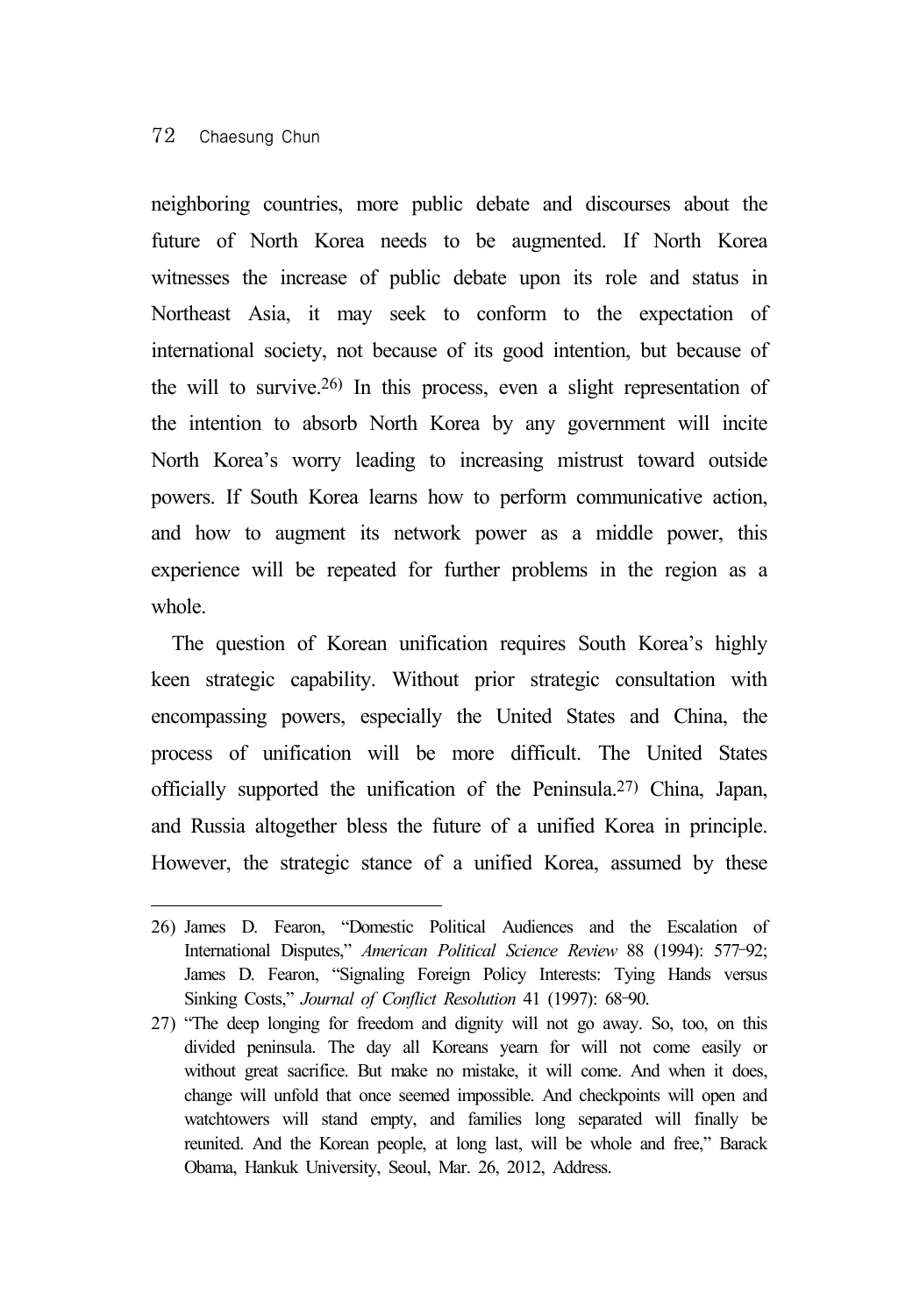states will determine how they will react in the actual process of unification. The best prospect for unified Korea's diplomacy will be middle power diplomacy which will contribute to regional common goods, with the view that unified Korea will not pursue the strategic line of expanding its power as a great power. Also as the event of unification of Korea symbolizes the beginning of the completion of modern transition, it will inspire China and Japan to accomplish the same goals, and mutually respect each other as equal sovereigns.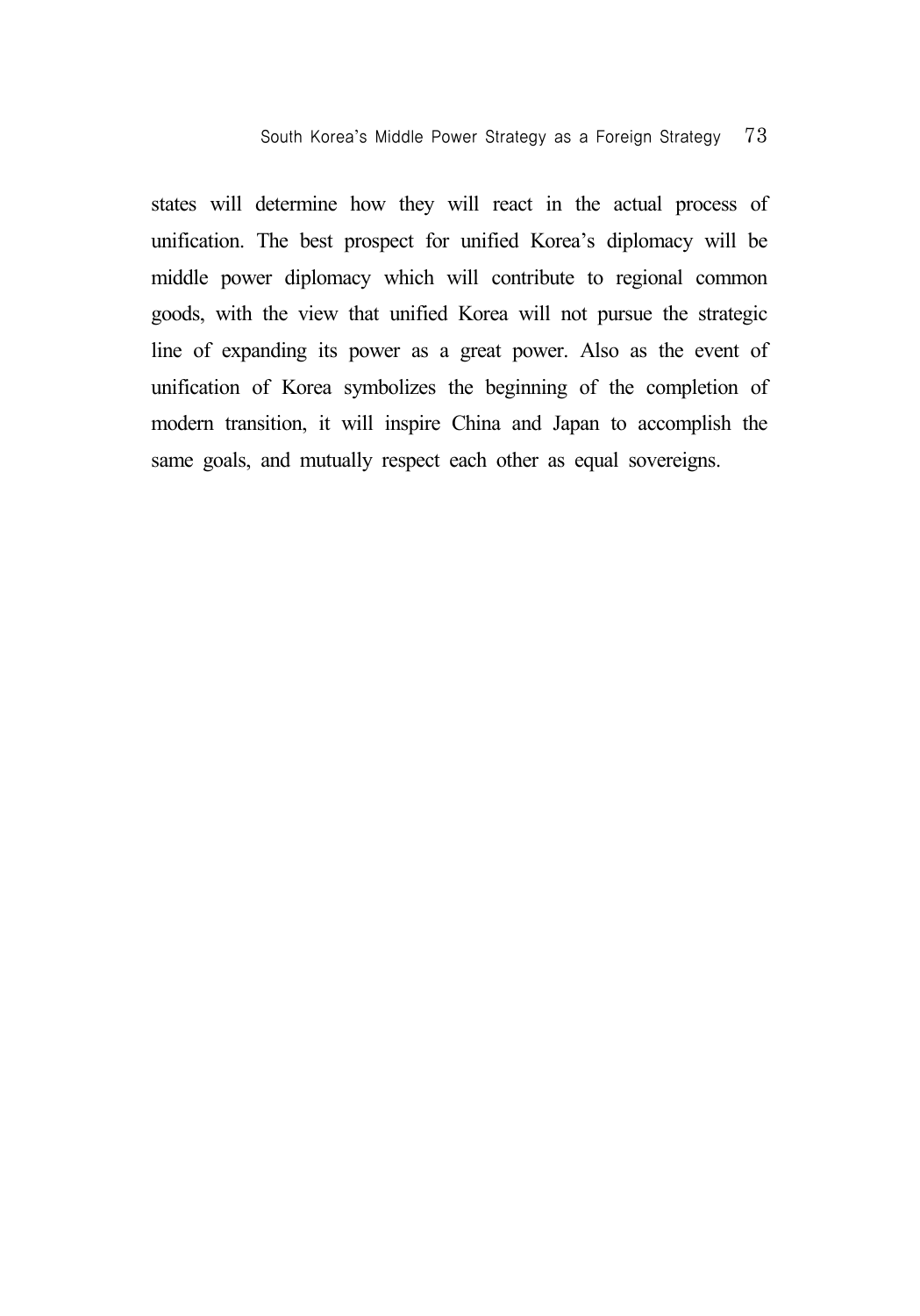### Works Cited

- Brooks, Stephen G., G. John Ikenberry, and William C. Wohlforth. "Don't Come Home, America: The Case against Retrenchment." *International Security* 37.3 (2012): 51.
- Campbell, Kurt M. *et al. Going Global: The Future of the U.S.*‐*South Korea Alliance.* Washington, DC: Center for a New American Security, 2009.
- Chan, Steve. *China, The US and power-transition theory: a critique.* New York: Routledge, 2007.
- Fearon, James D. "Domestic Political Audiences and the Escalation of International Disputes." *American Political Science Review* 88 (1994): 577–92.
- . "Signaling Foreign Policy Interests: Tying Hands versus Sinking Costs." *Journal of Conflict Resolution* 41 (1997): 68–90.
- Friedberg, Aaron. *Contest for Supremacy: China, America, and the Struggle for Mastery in Asia.* New York: W.W. Norton & Company, 2011.
- Grovogui, Siba N. *Sovereigns, Quasi*-Sovereigns, and Africans: Race and Self ‐*Determination in International Law.* Minneapolis: University of Minnesota Press, 1996.
- Jackson, Robert H. *Quasi-States: Sovereignty, International Relations and the Third World.* Cambridge: Cambridge University Press, 1990.
- Kim, Sangbae. "Korea's Strategies for Network Diplomacy: A Perspective of Actor‐Network Theory." *National Strategy* 17.3 (2011): 5‐40. (in Korean)

 , ed., *Weaving Webs and Building Hives: Transformation of World Politics in the Perspective of Network Theories.* Paju: Hanul Academy, 2011. (in Korean)

- Kim, Woo-sang. *Korea's National Strategy: Its Middle Power Diplomacy.* (Seoul: Sechang Publisher, 2012. (in Korean)
- Kirshner, Jonathan. "The tragedy of offensive realism: Classical realism and the rise of China." *European Journal of International Relations* 18.1 (2012): 53‐75.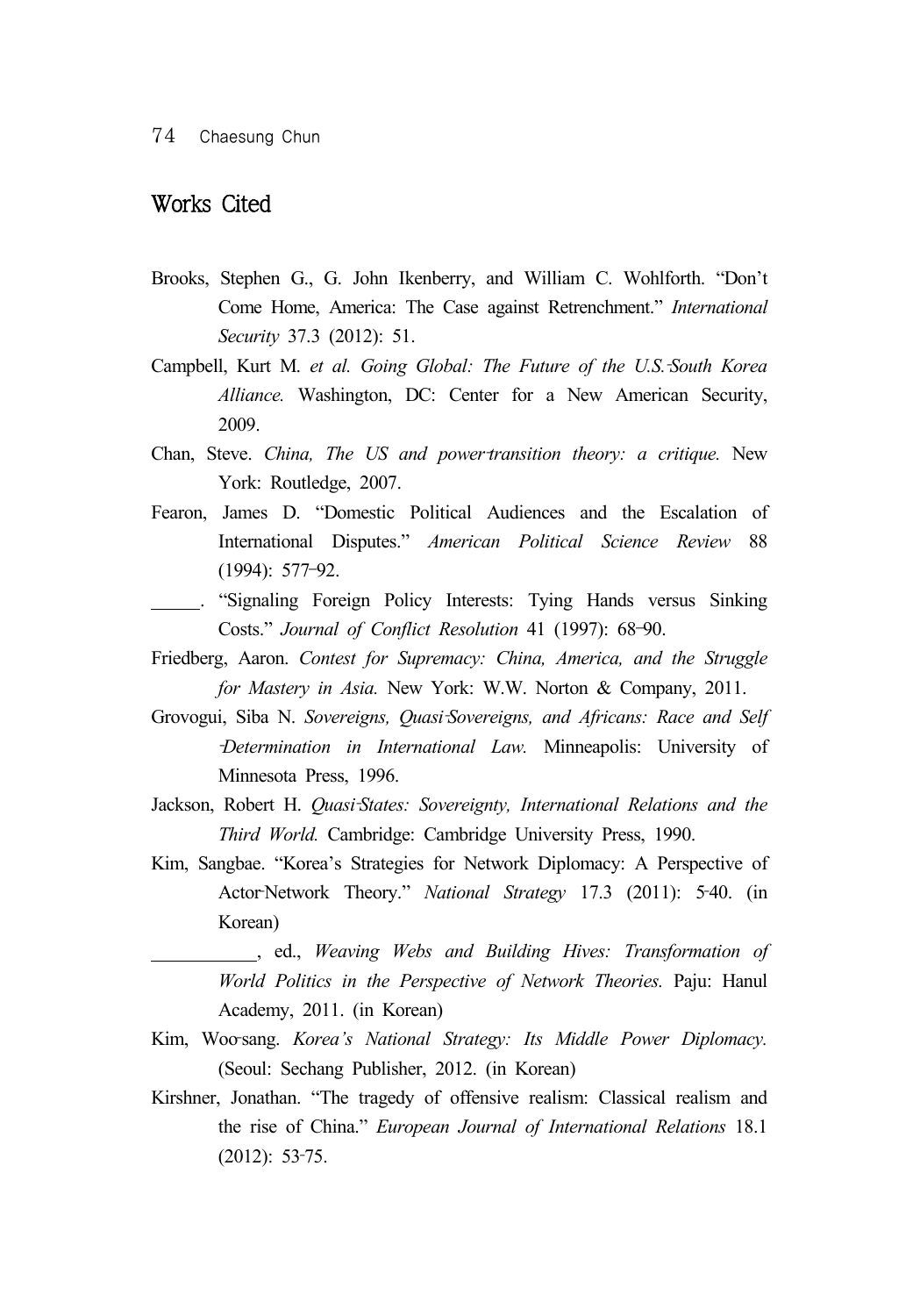- Koo, Min Gyo. *Island Disputes and Maritime Regime Building in East Asia: Between a Rock and a Hard Place*. New York: Springer, 2009.
- Krasner, Stephen D. *Sovereignty: Organized Hypocrisy.* Princeton, NJ: Princeton University Press, 1999.
- Lake, David. *Hierarchy in International Relations*. Ithaca, NY: Cornell University Press, 2009.
- Layne, Christopher. "The Unipolar Illusion Revisited: The Coming End of the United States' Unipolar Moment." *International Security* 31.2  $(2006): 7-41.$
- . "The Unipolar Illusion: Why New Great Powers Will Rise." *International Security* 17.4 (1993): 5‐51.
- . "The Unipolar Exit: Beyond the Pax Americana." *Cambridge Review of International Affairs* 24.2 (2011).
- Lee, Sook Jong. "South Korea as New Middle Power: Seeking Complex Diplomacy." *EAI Asian Security Initiative Working Paper* 25 (2012).
- Lobell, Steven E. "The Grand Strategy of Hegemonic Decline: Dilemmas of Strategy and Finance." *Security Studies* 10.1 (2000): 86‐111.
- Lynch, Marc. "Why Engage?: China and the Logic of Communicative Engagement." *European Journal of International Relations* 8.2 (2002): 192.
- MacDonald, Paul K., and Joseph M. Parent. "Graceful Decline?: The Surprising Success of Great Power Retrenchment." *International Security* 35.4 (2011): 7–44.
- Mead, Walter Russell. "The Return of Geopolitics: The Revenge of the Revisionist Powers." Foreign Affairs 93.3 (2014).
- Obama, Barack. Hankuk University, Seoul. Mar. 26, 2012. Address.
- Panetta, Leon. "Shangri-La Security Dialogue." Shangri-La Hotel, Singapore. June 2, 2012.
- "Pentagon plan changes game in Asia." *People's Daily* and *Global Times.* Jan. 6, 2012.
- "President Xi addresses CICA summit." *Chinadaily*. May 21, 2014. Retrieved on Oct. 10, 2014. (http://www.chinadaily.com.cn/world/2014‐05/21/ content\_17529363.htm).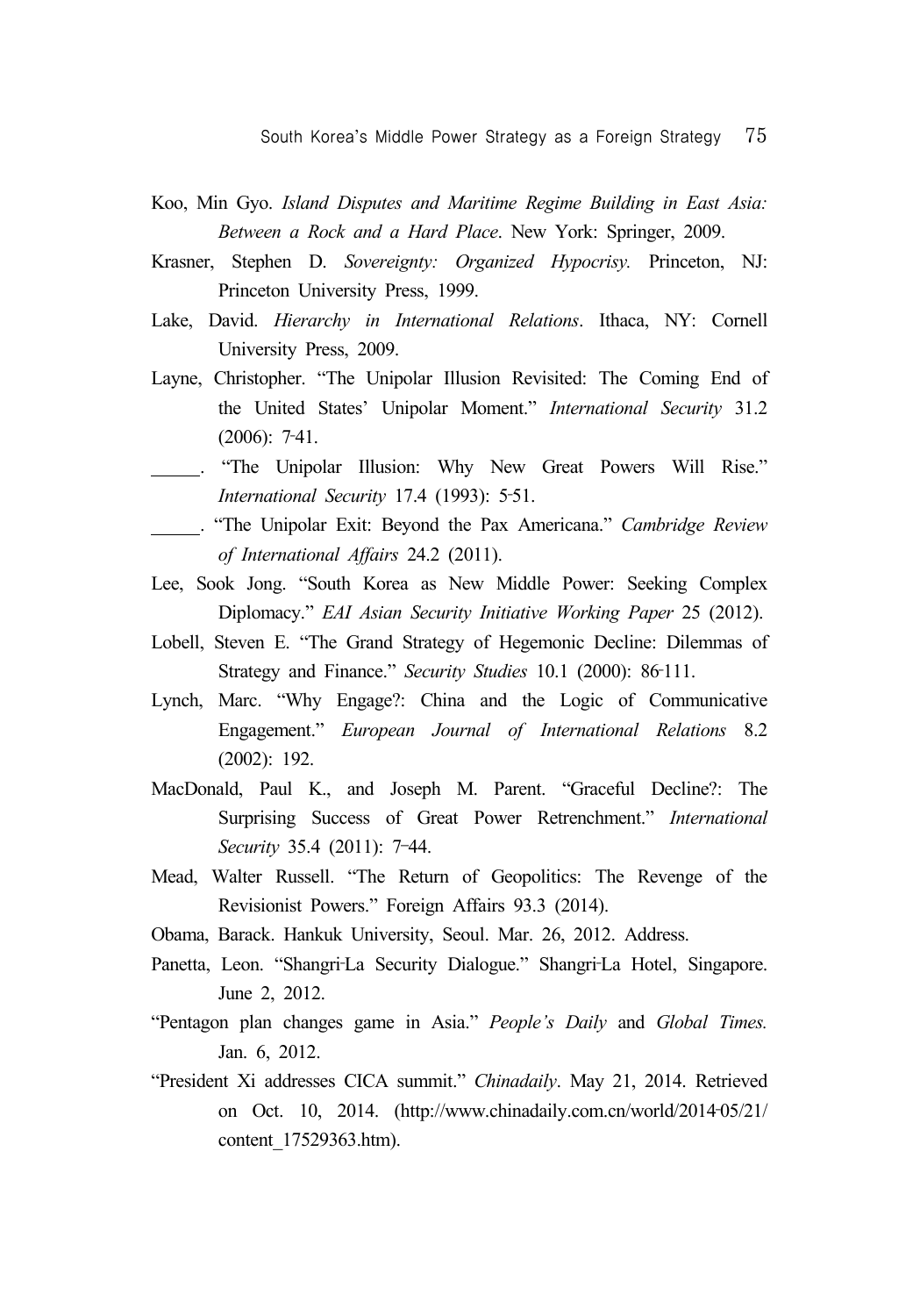- Rice, Susan E. "America's Future in Asia." Georgetown University, Washington, DC. Nov. 20, 2013.
- . "The Strength of American Leadership, the Power of Collective Action." Center for a New American Security Annual Conference, Washington, DC. June 11, 2014. Address.
- Ross, Robert S., "Balance of Power Politics and the Rise of China: Accommodation and Balancing in East Asia." *Security Studies* 15.3 (2006): 355‐95.
- Schweller, Randall L., and Xiaoyu Pu. "After Unipolarity: China's Visions of International Order in an Era of U.S. Decline." *International Security* 36.1 (2011): 41–72.
- Sohn, Yul and Mingyo Koo. "Securitizing Trade: The Case of KORUS FTA." *International Relations of the Asia-Pacific* 11.3 (2011): 433-60.
- Sohn, Yul, ed., *East Asia from the Perspective of Attractive Power: Creating Regionness and Seoul Consensus.* Seoul: Chisikmadang, 2007. (in Korean)
- United States. Department of Defense. *Military and Security Developments Involving the People's Republic of China 2013.* Washington, DC: GPO, 2014.
- United States. The White House. *Sustaining US Global Leadership: Priorities for 21st Century Defense*. Washington, DC: GPO, 2012.
- "Xi Jinping Calls for the Building of New Type of International Relations with Win-Win Cooperation at the Core in a Speech at the Moscow State Institute of International Relations." *The Ministry of Foreign Affairs of the People's Republic of China*. May 23, 2013. Retrieved on Oct. 10, 2014. (http://www.fmprc.gov.cn/mfa\_eng/topics\_665678/xjpcf1\_665694/t1024 781.shtml).
- "Xi Jinping: China to further friendly relations with neighboring countries." *Xinhua*. Oct. 26, 2013. Retrieved on Oct. 10, 2014. (http://news.xinhuanet.com/english/china/2013‐10/26/c\_125601680.htm).
- Zhu, Zhiqun. *US* China Relations in the 21st Century. New York: Routledge, 2006.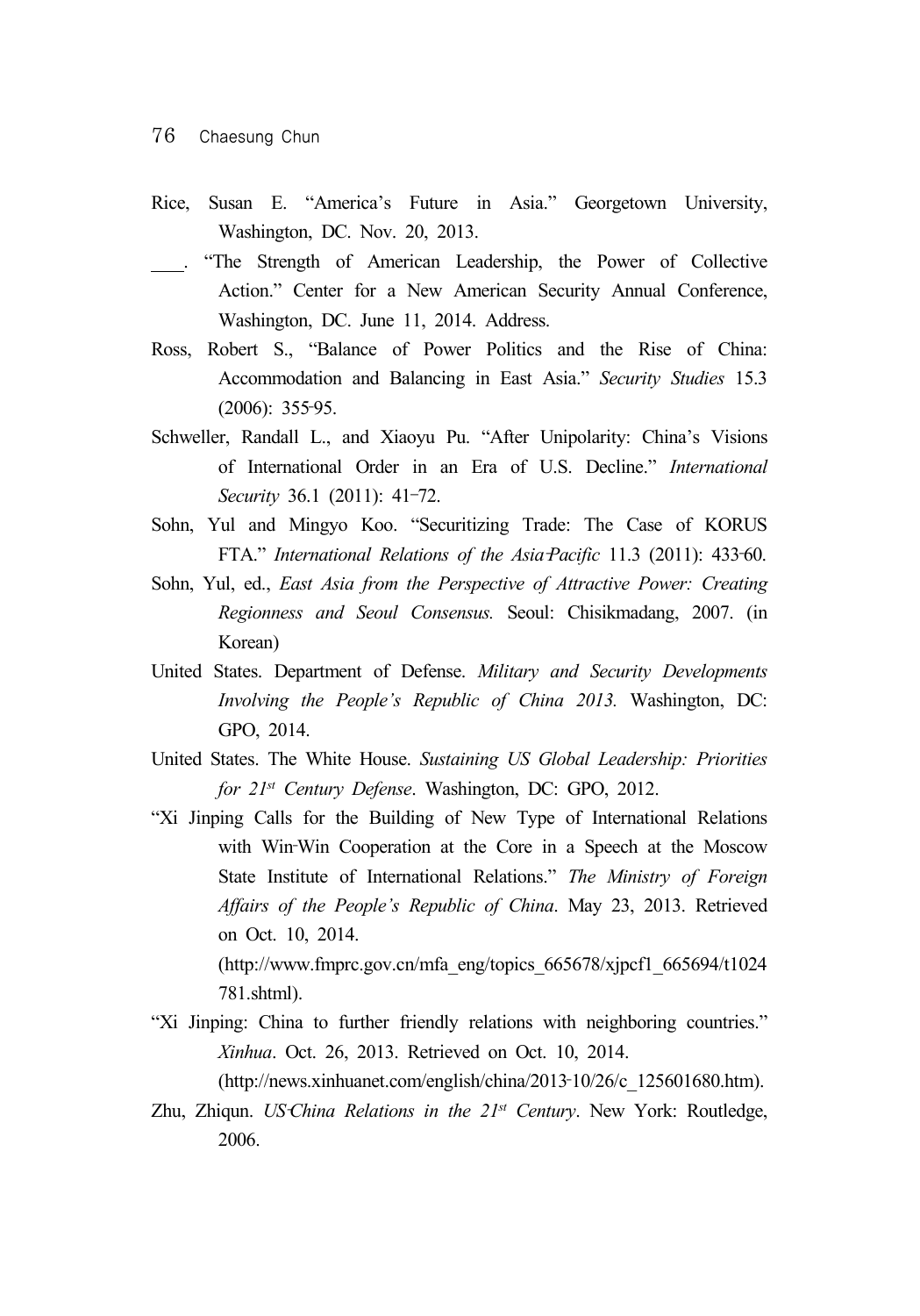South Korea's Middle Power Strategy as a Foreign Strategy 77

■ 논문 투고일자: 2014. 10. 13 ■ 심사(수정)일자: 2014. 12. 21 ■ 계재 확정일자: 2014. 12. 22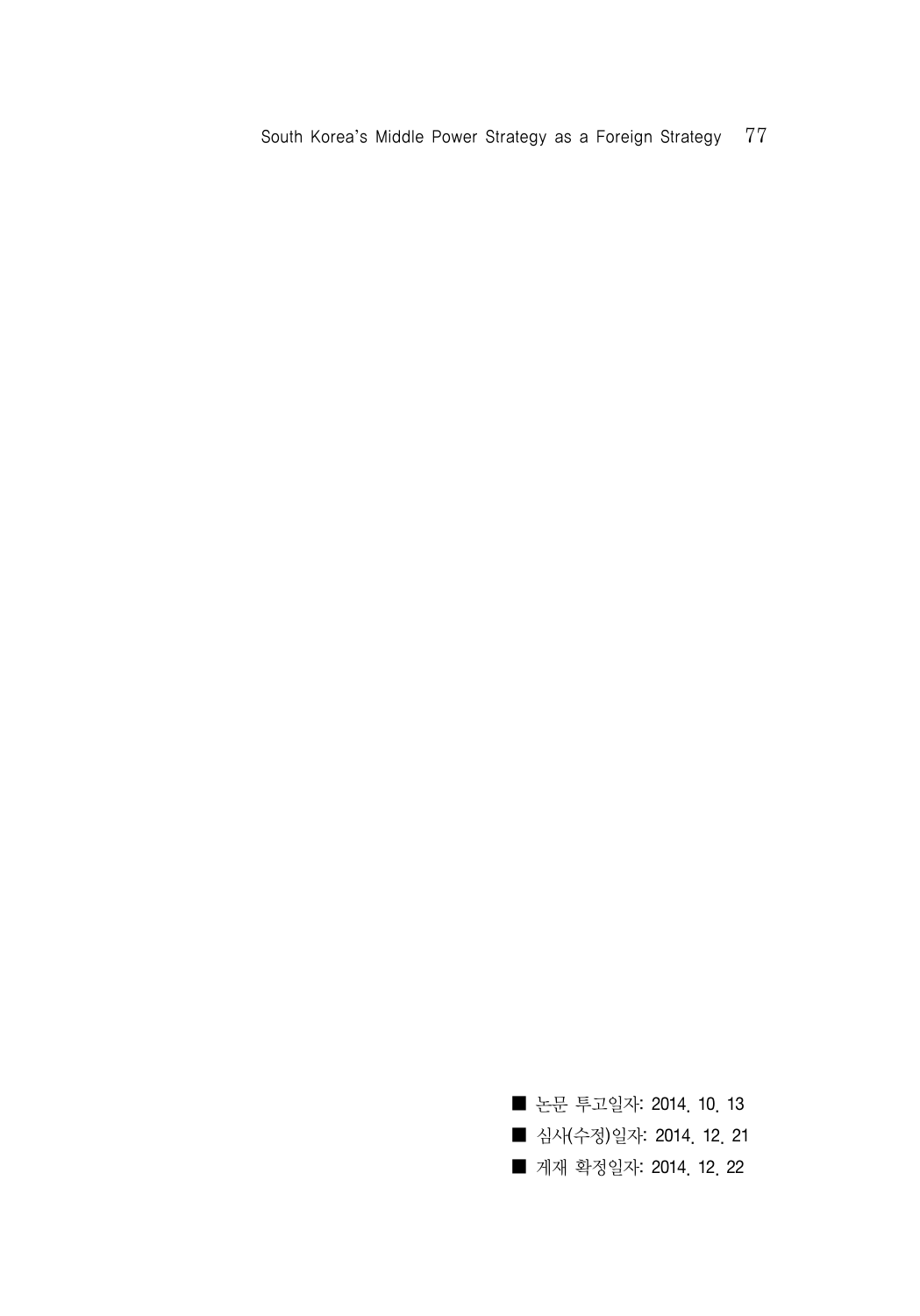### Abstract

# **South Korea's Middle Power Strategy as a Foreign Strategy**

### Chaesung Chun

(Seoul National University)

In Northeast Asia, the rivalry between the United States and China increasingly define the nature of regional security order. The combination of balance of power logic and the phenomenon of power transition defies the expectation that great power politics will make way for multilateral cooperation, but multilateral institutions are being reshaped to reflect great power politics. The rise of nationalism, composed of many different elements, haunts the region, further complicating security situation. Going through a series of hardships, nations in East Asia preserves a high level of suspicions and fears among themselves, which aggravates security dilemma.

On the other hand, global security environments are in great flux. With possible decline of American hegemony, power vacuum takes places in many regions motivating many powers to take risks to accomplish regional ambitions. Rising tensions in Ukraine, the Middle East, and even in East Asia, shows that the hesitance of the United States to intervene with massive military power, specially ground forces, radically changes security landscape in these regions.

These changes provide South Korea with opportunities and difficulties. South Korea's main purpose is to contribute to enhancing systemic stability and flexibility to absorb the impacts of great powers' rivalry and to pave the way for resilient adaptation to new security surroundings. South Korea has devised and elaborated the concept of middle power diplomacy for the past several years. In the area of security strategy, it is composed of six elements: 1) to help great powers to lessen mutual strategic mistrust; 2) to